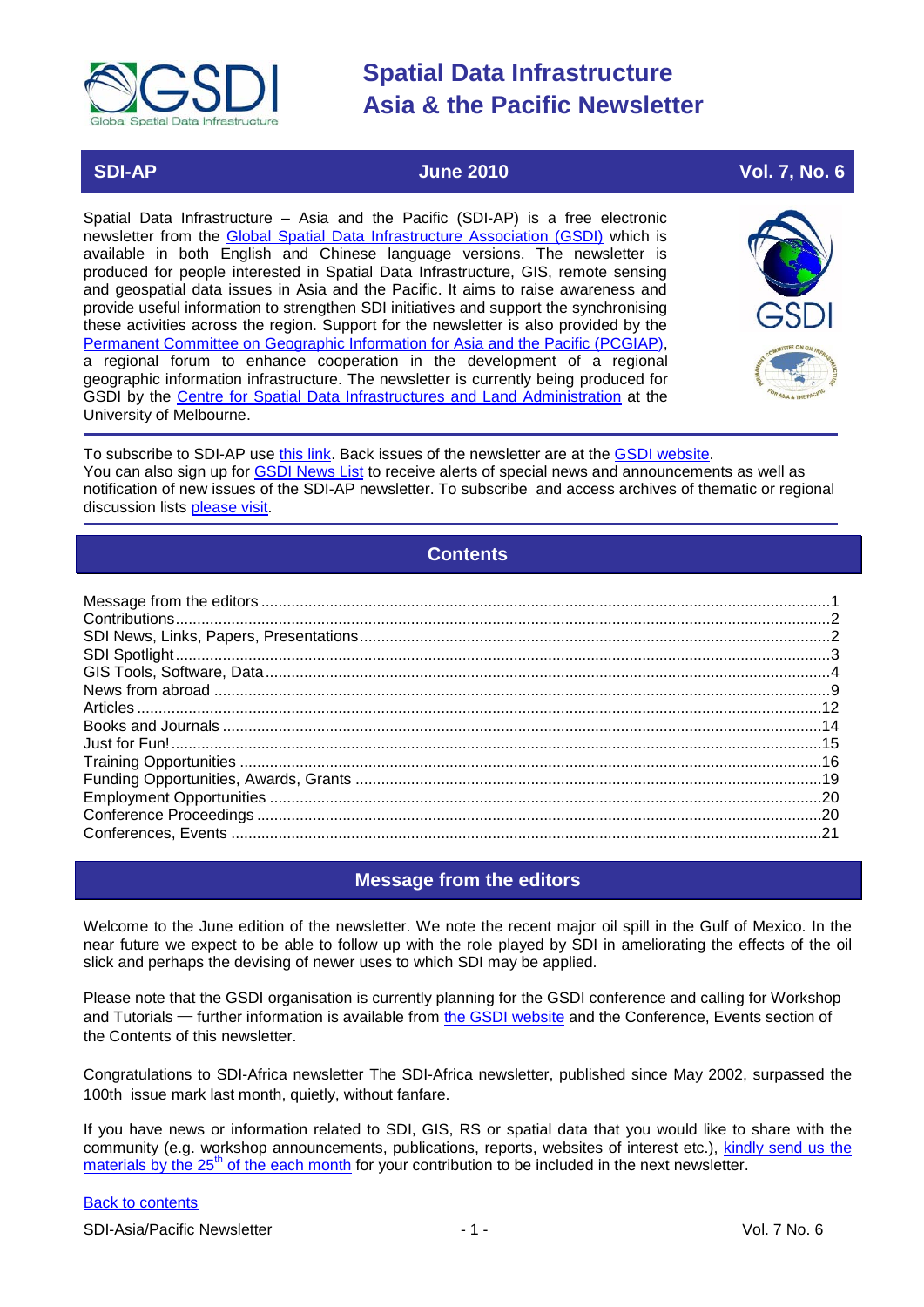

<span id="page-1-0"></span>Malcolm Park and Serryn Eagleson [\(Editors\)](mailto:Editor.SDIAP@gmail.com), at the [Centre for Spatial Data Infrastructures and Land](http://www.csdila.unimelb.edu.au/)  [Administration,](http://www.csdila.unimelb.edu.au/) The University of Melbourne.

# **Contributions**

Thank you to the following people and organisations for their contributions to this issue: Paul Box, Kate Lance, and Baek Wonkug for news feeds, Jeremy Shen and Jeremy Huang for the Chinese translation as well as Shivani Lal, GIS Development, Asia Surveying Mapping Magazine for directly contributing to the newsletter.

### <span id="page-1-1"></span>[Back to contents](#page-0-0)

# **SDI News, Links, Papers, Presentations**

# **[China's Internet Map Licenses to be Distributed in June](http://apb.directionsmag.com/archives/8042-Chinas-Internet-Map-Licenses-to-be-Distributed-in-June.html)**

A representative from the State Bureau of Surveying and Mapping of China has revealed that the bureau will issue the first batch of licenses to Chinese Internet map service providers in June 2010. The representative also said that by the end of 2010, companies still operating Internet map services without the license will be prosecuted in China.

On May 17, 2010, the Bureau published the latest revised Internet Map Service Professional Standards, which clarify regulations in various sectors, including qualification examinations, service ranges, quality management, security, and copyright protection. In addition, the standards include maps designed for mobile Internet devices such as mobile phones and PDAs in the management range of Internet maps for the first time. Source: [China Tech News](http://www.chinatechnews.com/2010/05/28/12122-china-will-issue-internet-map-licenses-in-june-2010)

# **[Second Preparatory Meeting of the Proposed United Nations Committee on Global Geographic](http://www.gsdi.org/node/264)  Information Management, 10 - [11 May 2010, UNHQ, New York.](http://www.gsdi.org/node/264)**

Following the first Preparatory Meeting on Global Geographic InformationManagement in Bangkok, on Sunday 25 October 2009, prior to the 18 the UNRCC-AP, the United Nations Statistics Division/DESA (UNSD), jointly with the UN Cartographic Section ( UNCS ), has organised the 2nd meeting to discuss the terms of reference and the modalities of work for the global forum and the Committee of Experts , the proposal of a global intergovernmental mechanism to coordinate the various activities on global geographic information management. GSDI President (Associate Prof Abbas Rajabifard) has attended this meeting on behalf of GSDI and on the request from UN, Associate Prof Rajabifard has also presented a scoping paper on the topic of data integration and interoperability of data and systems.

#### **A study on the Design of Spatial Data Infrastructure (SDI) using Activity-based Domain Analysis (ADA).**  By Tsuneki Sakakibara, Ryosuke Shibasaki

In this study, we aim to develop a methodology to design a data architecture of SDI, effectively and efficiently. To archive this goal, we divide the method into steps. The first is "development of ACTIVITY-based Domain Analysis (ADA)". We consider ADA as a methodology to analyze needs for (spatial) information. In this paper, we will discuss ADA. The second is "development of an information use model". Using this model, we want to simulate the change of activities by the changing of provided information. The last is "development of costeffectiveness model". By this model, we aim to estimate the effectiveness of each data item or attribute. Source: [GIS Development](http://beta.gisdevelopment.net/index.php?option=com_content&view=article&id=13986%3Aa-study-on-the-design-of-spatial-data-infrastructure-sdi-using-activity-based-domain-analysis-ada&catid=83%3Atechnology-gis&Itemid=50)

# **[Critical issued in global information management with a detailed focus on Data Integration and](http://unstats.un.org/unsd/geoinfo/meetings/10-11_may2010/papers/GSDI%20scoping%20paper-Abbad%20Rajabifard%202nd%20UNCGGIM%20meeting.pdf)  [Interoperability of Systems and Data](http://unstats.un.org/unsd/geoinfo/meetings/10-11_may2010/papers/GSDI%20scoping%20paper-Abbad%20Rajabifard%202nd%20UNCGGIM%20meeting.pdf)**

Scoping Paper for the 2nd Preparatory Meeting of the Proposed UN Committee on Global Geographic Information Management, New York, USA 10-11 May 2010

The GSDI Association continues its support for the United Nations for taking the initiative on this critical global geographic information issue; and is willing to contribute to new arrangements to improve global geographic information management.

# **[Back to contents](#page-0-0)**

SDI-Asia/Pacific Newsletter  $\sim$  2 - 2 - Vol. 7 No. 6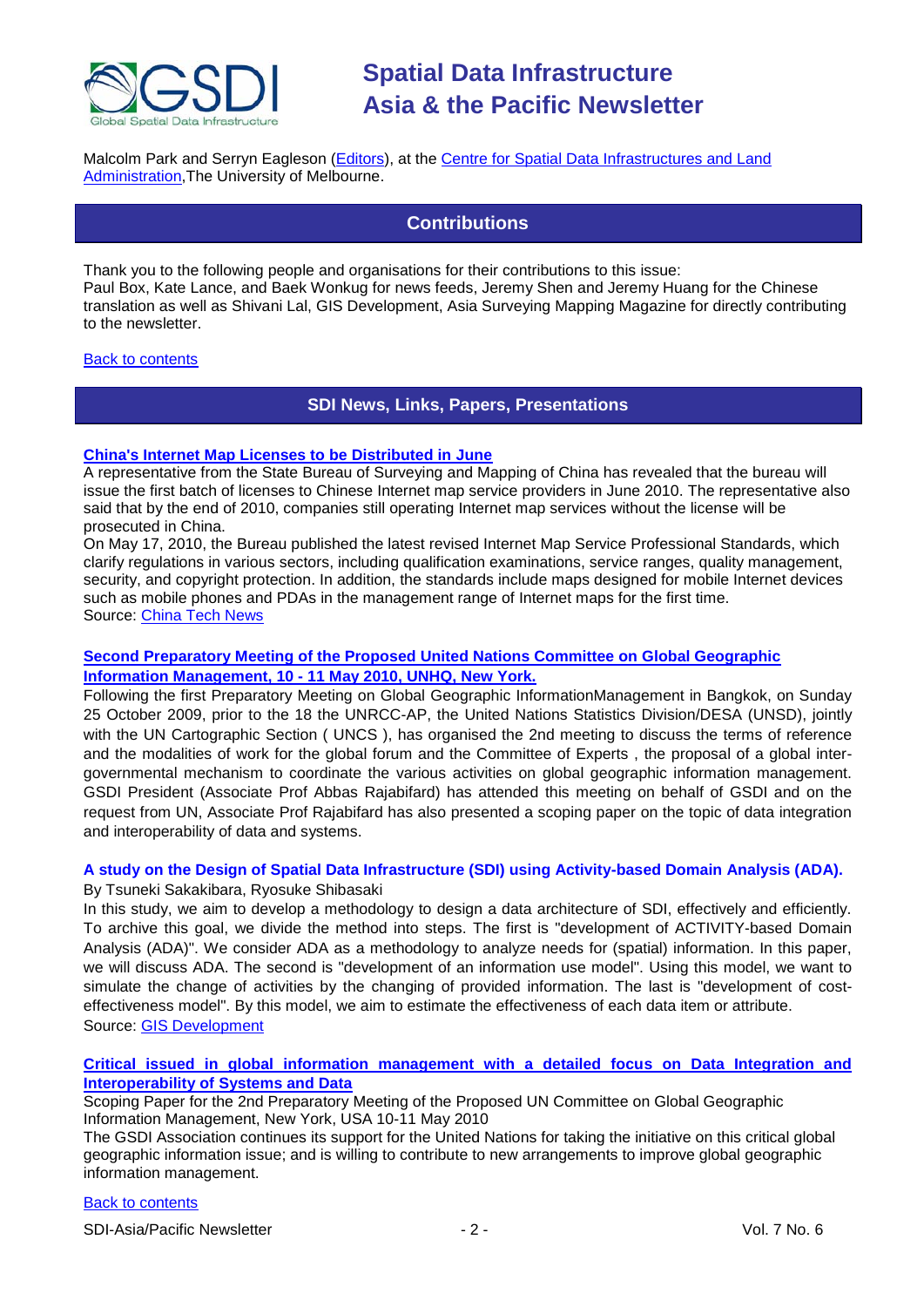

This paper presents some views related to the "critical issues in global geographic information management" and in particular a response to the following issues: Source: [United Nations](http://unstats.un.org/unsd/geoinfo/meetings/10-11_may2010/papers/GSDI%20scoping%20paper-Abbad%20Rajabifard%202nd%20UNCGGIM%20meeting.pdf)

### **Memorandum of Understanding: FIG & GSDI**

At the recent 24th FIG International Congress 2010 a Memorandum of Understanding was signed by Stig Enemark (FIG), Abbas Rajibifard (GSDI), and Santiago Borrero (PAIGH). The purpose of the Memorandum is to provide for continuing liason between the three organizations to foster and maintain the opportunities for scientific, technical, professional, academic, and education exchange between the members.

### **[Key Elements of the Dutch NSDI](http://www.vector1media.com/articles/features/12823-key-elements-of-the-dutch-nsdi)**

A well-developed infrastructure is the basis for everything. Take the transport industry for example. Who would be able to travel properly from location A to location B by car without a road network? Of course, one could argue that with a little effort, the trip can succeed. Nevertheless, the voyage will be far from comfortable and will take more time than necessary – and time is money. In a similar way, the basis for nationwide successful use of geo-information is a National Spatial Data Infrastructure (NSDI). This involves the development of standards and agreements that enable the exchange and use of geo-information.

Following the European guidelines developed in INSPIRE, the Dutch have pioneered with an NSDI – and success is on its way with the many projects and pilots that have been or are currently carried out. This article explains some key aspects that characterize the Dutch NSDI and how it facilitates the success of all kinds of geo-information users.

Source: V1 Magazine (28 May, 2010)

# <span id="page-2-0"></span>**[Back to contents](#page-0-0)**

**SDI Spotlight** 

This month's Spotlight feature is an abstract from the FIG 2010 Conference by Lik Shan Lesly Lam (of the Lands Department, Government of Hong Kong Special Administrative Region) who describes the process of developing a SDI in Hong Kong.

### **Evolutionary Process of the Development of Spatial Data Infrastructure (SDI) in Hong Kong SUMMARY**

Spatial Data Infrastructure (SDI) is primarily a mega-project at national scale. It involves top-level developmental and administrative policy. It also resides on legal and institutional structures. It nurtures database production and communication. No matter what the scale, all nations are moving towards SDI as it is not just a vogue on national development. The Hong Kong government also recognise that SDI is a collection of technologies, policies and institutional arrangements that facilitate the accessibility and availability of spatial data. However, the existing Geospatial Information Hub (GIH) and Data Alignment Measures Projects, which are considered a miniature version of SDI, seems still not holistic enough. Top directive and policy support on SDI are required to induce the collaborative initiative in creating/sustaining an environment where the spatial data, policies and technologies are not integrated to foster innovation, knowledge and value creation. The synergy among the three major components in the society, (i) government, (ii) enterprises and (iii) community can then be created for the economical development. If Hong Kong asserts as an information society, SDI is to be taken up with highest political priority. A benchmark study on the current achievements of the major SDI, e.g. INSPIRE and DCGF, shall give directions on Hong Kong's SDI development path.

The paper thus illustrates the study on the development of SDI based on the assumption that GIH is the future SDI in Hong Kong. It involves the policy, legal and institutional issues, e.g. complexity, standards and guidance related to data licencing, copy-right issues, liability or misuse of published data, data quality and data custodianship issues, etc. As a mean to commence the further study, the standard and database problems are touched as well. The GIH supports ready access to geographic information. To strengthen the GIH model, sound project governance and a clear transition plan to move from temporary project governance to operational governance in a multi agency context is a major governance challenge. Addressing the concerns of data custodians will assist in removing barriers to publication. Barriers must be identified and solutions proposed. The study on legal concerns (such as licencing and liability) and the role of key agencies including lead agency,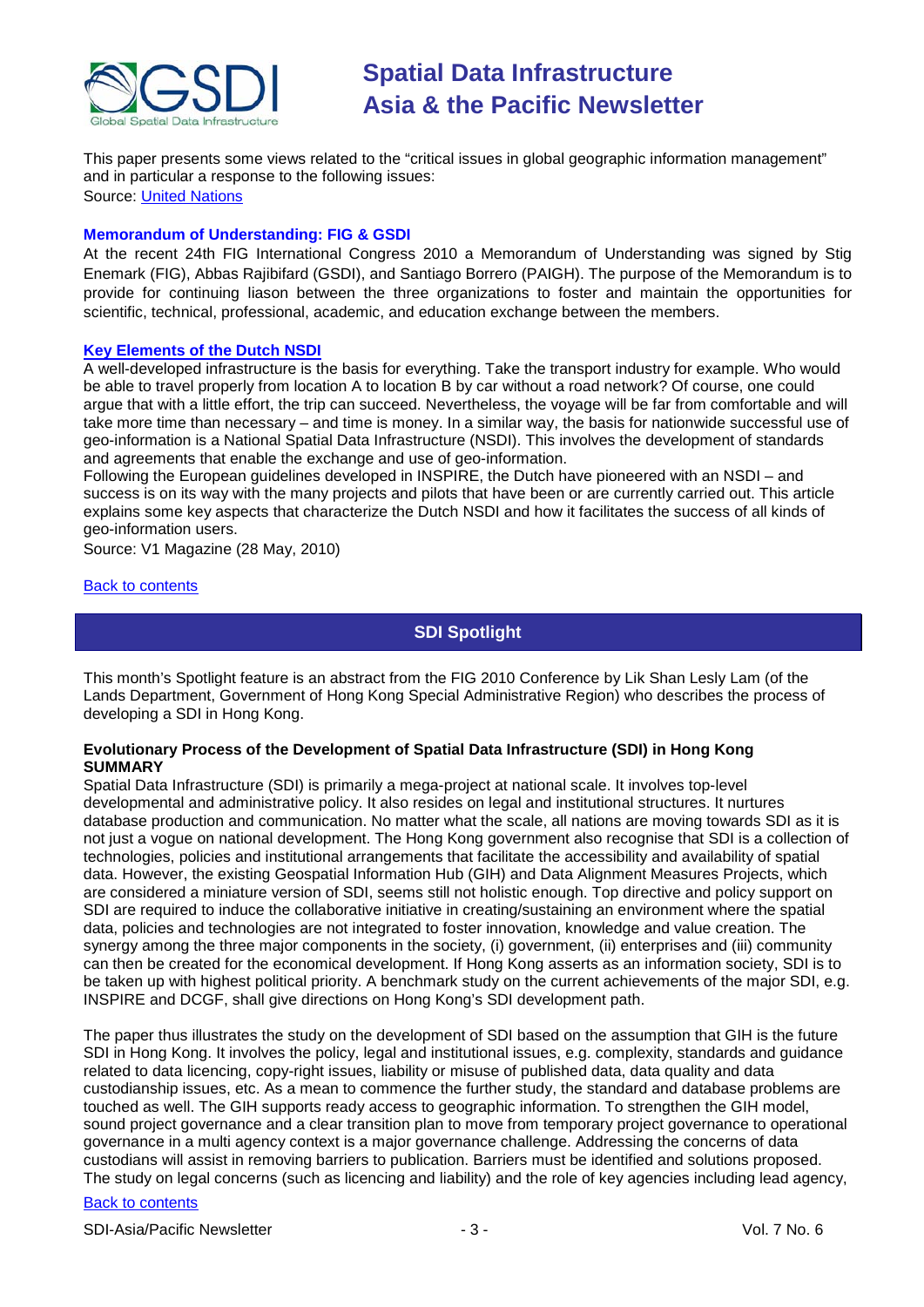

custodial, coordinator, and operator of the infrastructure, should be made understood. Using semi-structured Interviews with stakeholders involved in the case study initiatives and informants from government agencies and the private sectors, the conceptualization, function, scope, mechanisms, and challenges of SDI governance are explored in this paper.

Powerpoint Presentation (pdf) available [here.](http://www.fig.net/pub/fig2010/ppt/ts03b/ts03b_tang_lam_ppt_4175.pdf)

# <span id="page-3-0"></span>[Back to contents](#page-0-0)

# **GIS Tools, Software, Data**

# **[EQECAT's Asia Typhoon Model](http://www.pdc.org/PDCNewsWebArticles/2010/LifeSaver/maps.htm)**

EQECAT is releasing the first basin-wide Asian typhoon model in July 2010 to provide a comprehensive and correlated view of typhoon risk across the entire western Pacific basin. Residing in EQECAT's global multi-peril platform WORLDCATenterprise™, version 3.15, this groundbreaking release includes the direct effects of: Wind, Storm surge and Typhoon rainfall-induced flooding. The Asia Typhoon Model, a basin-wide typhoon model for catastrophe risk management in Asia that covers Japan, China, Hong Kong, Taiwan, South Korea, the Philippines, Thailand and Malaysia.

Source: [EQECAT](http://www.eqecat.com/catastrophe-models/asia-typhoon.html)

# **[How the Right Map in the Right Hands Can Save Your Life](http://www.pdc.org/PDCNewsWebArticles/2010/LifeSaver/maps.htm)**

Spatial information products and maps can be effective tools for assessing and communicating conditions during all phases of disaster management. A well-designed map can provide a disaster manager with the information necessary to make quick, well informed decisions that save lives. Source: [Asian Surveying & Mapping](http://asmmag.com/news/how-the-right-map-in-the-right-hands-can-save-your-life) and Pacific Disaster Centre

# **NEO – [NASA Earth Observations](http://neo.sci.gsfc.nasa.gov/Search.html?group=69)**

Neo- NASA Earth Observations [mission](http://neo.sci.gsfc.nasa.gov/) is to help you picture climate and environmental changes happening on our home planet. To open up the NEO collection to all users they provide a WMS - giving anyone the ability to access maps from any application using a standardized programming interface. Just plug the [service descriptions for NEO](http://neowms.sci.gsfc.nasa.gov/wms/wms?version=1.1.1&service=WMS&request=GetCapabilities) into [Gaia](http://www.thecarbonproject.com/gaia.php) to access it and start tracking changes around the world. Source: Blog

# **[NASA Earth Observatory follows Gulf of Mexico oil spill \(images\)](http://earthobservatory.nasa.gov/NaturalHazards/event.php?id=43733)**

This [website](http://earthobservatory.nasa.gov/) contains some interesting content. Further [imagery](http://www.gisdevelopment.net/ezine/weekly/imgoftheweekmay1010.htm) of attempts to plug the spill (from GIS Development &

[BBC News\)](http://news.bbc.co.uk/2/hi/8668753.stm) See also [Coastal Mapping Aids Oil Spill Recovery](http://asmmag.com/features/coastal-mapping-aids-oil-spill-recovery) (Asian Surveying &

Mapping) & [Tracking the Oil Spill in the Gulf](http://www.nytimes.com/interactive/2010/05/01/us/20100501-oil-spill-tracker.html?ref=us) (New York Times)

# **[Summary of Deepwater Horizon Incident in the Gulf of Mexico](http://response.restoration.noaa.gov/topic_subtopic_entry.php?RECORD_KEY%28entry_subtopic_topic%29=entry_id,subtopic_id,topic_id&entry_id(entry_subtopic_topic)=809&subtopic_id(entry_subtopic_topic)=2&topic_id(entry_subtopic_topic)=1)**

US National Oceanic & Atmospheric Administration (NOAA) website shows a [trajectory map](http://response.restoration.noaa.gov/book_shelf/1891_TM-2010-04-30-1453.pdf) showing the oil locations by day and projected location for the Deepwater Horizon Incident located in the Gulf of Mexico. A [summary of the](http://response.restoration.noaa.gov/topic_subtopic_entry.php?RECORD_KEY(entry_subtopic_topic)=entry_id,subtopic_id,topic_id&entry_id(entry_subtopic_topic)=809&subtopic_id(entry_subtopic_topic)=2&topic_id(entry_subtopic_topic)=1#downloads)  [incident to date](http://response.restoration.noaa.gov/topic_subtopic_entry.php?RECORD_KEY(entry_subtopic_topic)=entry_id,subtopic_id,topic_id&entry_id(entry_subtopic_topic)=809&subtopic_id(entry_subtopic_topic)=2&topic_id(entry_subtopic_topic)=1#downloads) and efforts to help with scientific weather and biological response services is also available. The Deepwater Horizon incident declared a Spill of National Significance (SONS). A SONS is defined as, "a spill that, due to its severity, size, location, actual or potential impact on the public health and welfare or the environment, or the necessary response effort, is so complex that it requires



extraordinary coordination of federal, state, local, and responsible party resources to contain and clean up the discharge" and allows greater federal involvement.

Source: NOAA [thanks to Wonkug Baek for this item]



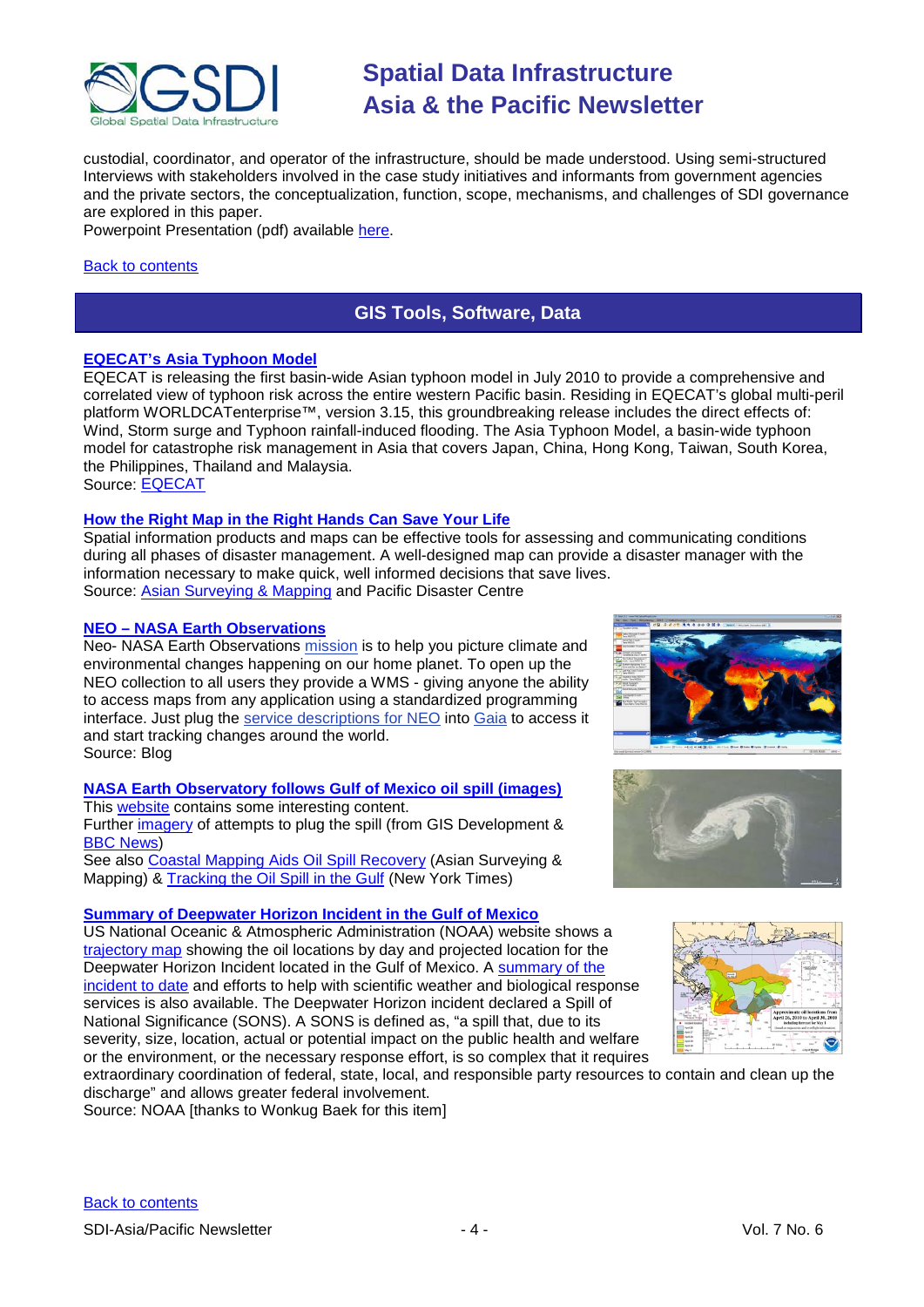

**FURTHER links** to the Gulf of Mexico oil spill provided by Wonkug Baek:

The explosion of the Deepwater Horizon rig and subsequent spewing of millions of gallons of oil in the Gulf of Mexico is creating an environmental disaster of epic proportions. There are many mapping resources out there helping to map out the extent of the spill and to predict its trajectory and impact in the area. [Comparing the Gulf oil spill to other historic spills:](http://www.gearthblog.com/blog/archives/2010/05/comparing_the_gulf_oil_spill_to_oth.html) The Google Earth Blog has a KML file created by GEB reader 'David' that provides a lot of detail about the Gulf of Mexico oil spill and provides comparisons to 70 other historic oil spills.

[How big is the Deepwater Horizon oil spill?:](http://paulrademacher.com/oilspill/) Paul Rademacher, Google Maps Engineering Manager, created a page that uses the Google Earth plugin for browsers to allow visitors to compare the extent of the spill to any location they choose. Type in any city and the map will pan to the area and overlay a polygon of the current oil spill extent.

[ESA Oil Spill Monitoring:](http://news.gislounge.com/2010/04/oil-spill-in-the-gulf-of-mexico-nears-the-coast/) The European Space Agency has been monitoring and releasing satellite imagery of the oil spill with Envisat, the largest Earth Observation spacecraft ever built.

[ESRI's Gulf of Mexico Oil Spill Map:](http://www.esri.com/services/disaster-response/gulf-oil-spill-2010/index.html) ESRI is consolidating links, imagery, and videos on their Oil Spill Map. Users are invited to add current information to the map relating to the oil spill. ESRI outline their efforts to help with the disaster in this [press release.](http://news.gislounge.com/2010/05/esri-provides-around-the-clock-support-for-oil-spill-disaster/)

[ROFFS Deepwater Horizon Rig oil spill monitoring:](http://www.roffs.com/deepwaterhorizon.html) An ocean fishing forecasting service, ROFFS has a series of maps showing the extent of the spill and ocean currents on their site.

**Oil Spill Maps Roundups:** Jonathan Crowe has compiled an [extensive list of oil spill related maps](http://www.mcwetboy.net/maproom/2010/05/mapping_the_gul.php) and news articles. [Google Maps Mania](http://googlemapsmania.blogspot.com/2010/05/gulf-of-mexico-oil-spill-maps.html) also has a list.

Source: GIS Lounge(by [Caitlin Dempsey\)](http://gislounge.com/author/caitlin/)

# **[World's smallest 3D Map developed by IBM](http://www-03.ibm.com/press/us/en/pressrelease/29983.wss)**

IBM scientists have created the smallest 3D map of the Earth. The scientists accomplished this through a new, breakthrough technique that uses a tiny, silicon tip with a sharp apex, 100,000 times smaller than a sharpened pencil, to create patterns and structures as small as 15 nanometers at greatly reduced cost and complexity. This patterning technique opens new prospects for developing nanosised objects in fields such as electronics, future chip technology, medicine, life sciences, and optoelectronics. Source: [GIS Development](http://beta.gisdevelopment.net/index.php?option=com_content&view=article&id=17418%3Aworlds-smallest-3d-map-developed-by-ibm&catid=48%3Aproduct-cartography-map-publishing&Itemid=1) & IBM Press Release



### **gvSIG Mini for Android 0.2 released** [\(comunicacion\\_gvsig@gva.es\)](mailto:comunicacion_gvsig@gva.es)

gvSIG Mini is an open source project (GNU/GPL) aimed at Android and Java mobile phones [1]. Released version is 0.2.0 for Android.

[1] [http://www.gvsigmini.org](https://owa.unimelb.edu.au/exchweb/bin/redir.asp?URL=http://www.gvsigmini.org) and [http://www.gvsig.org/web/plugins/downloads/gvsig-mini](https://owa.unimelb.edu.au/exchweb/bin/redir.asp?URL=http://www.gvsig.org/web/plugins/downloads/gvsig-mini)

### **[Mining and the Value of 3D](http://asmmag.com/features/mining-and-the-value-of-3d)**

Mining operations have used 3D technologies for many years. These technologies provide important benefits to both open-pit and underground mining operations. The technologies used to capture 3D information include aerial and satellite imagery, laser, global positioning systems and conventional surveying equipment. Source: Asian Surveying & Mapping

# **[Sea lions with 'crittercams' the new marine explorers](http://www.sciencealert.com.au/news/20101904-20858.html)**

Sea lions are playing a central role in the development of South Australia's (SA) marine parks. Sea lions fitted with GPS trackers and National Geographic Crittercams are taking scientists on journeys under seas to previously unknown marine 'hot spots,' supplying very clear information about areas that provide important habitats for fish stocks and other marine life.

Source: [GIS Development](http://beta.gisdevelopment.net/index.php?option=com_content&view=article&id=17407%3Asea-lions-for-marine-expeditions-in-australia&catid=64%3Aapplication-environment&Itemid=1) & Science Alert (Australia)

# **[Using remote sensing to locate Fire Ants pests](http://media-newswire.com/release_1117744.html)**

State Minister for Primary Industries, Fisheries and Rural and Regional Queensland, Tim Mulherin said that scientific trials have been conducted in the use of high tech imagery for the purpose of detecting fire ant colonies using remote sensing technology.

Source: [GIS Development](http://beta.gisdevelopment.net/index.php?option=com_content&view=article&id=17400%3Aaustralia-to-eradicate-fire-ants-through-remote-sensing-&catid=64%3Aapplication-environment&Itemid=1) & Media Newswire press release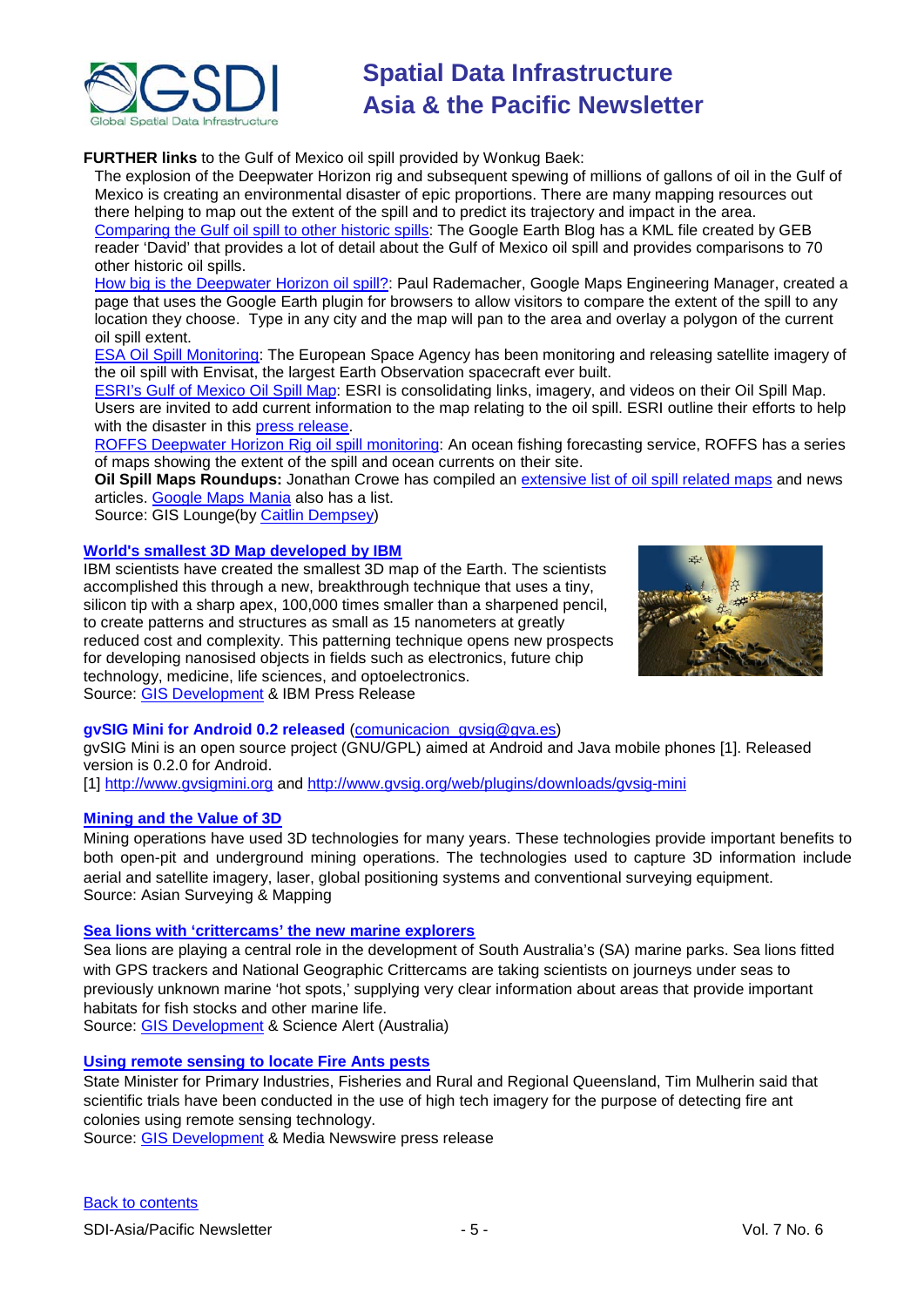

# **[Philippines National Economic and Development Authority \(NEDA\) urges use of GIS for disaster risk](http://www.pia.gov.ph/default.asp?m=12&r=&y=&mo=&fi=p100426.htm&no=56)**

The National Economic and Development Authority (NEDA) Region 2 urged all Local Government Units to prioritize establishing their own Geographic Information System (GIS) to mainstream disaster risk reduction in planning.

Source: [GIS Development](http://beta.gisdevelopment.net/index.php?option=com_content&view=article&id=17399%3Aneda-for-gis-in-government-units&catid=42%3Aproduct-gis&Itemid=1) & Philippines Information Agency press release

# **[Land Registration and Cadastre System for Sustainable Agriculture Project \(LRCSP\) in Tajikistan: High](http://www.devex.com/projects/land-registration-and-cadastre-system-for-sustainable-agriculture-project-lrcsp-in-tajikistan-high-resolution-digital-satellite-imagery)  [Resolution Digital Satellite Imagery](http://www.devex.com/projects/land-registration-and-cadastre-system-for-sustainable-agriculture-project-lrcsp-in-tajikistan-high-resolution-digital-satellite-imagery)**

The Republic of Tajikistan has received financing from the World Bank toward the cost of the Land Registration and Cadastre System for Sustainable Agriculture Project (LRCSP), and it intends to apply part of the proceeds toward payments under the contract for procurement of High Resolution Digital Satellite Imagery Source: [GIS Development](http://beta.gisdevelopment.net/index.php?option=com_content&view=article&id=17399%3Aneda-for-gis-in-government-units&catid=42%3Aproduct-gis&Itemid=1) & International Development Business: Projects & Tenders

### **Land title registration in India**

The Dept. of Land Resources, Ministry of Rural Development, Government of India has taken an initiative towards bringing in conclusive land titling in India by drafting the **Land Titling Bill 2010**. The draft is open to public debate till June 15. The details of the draft are available on the link [<http://dolr.nic.in/Draft%20Final%20Model%20Land%20Titling%20Act-04.5.10.doc>](http://dolr.nic.in/Draft%20Final%20Model%20Land%20Titling%20Act-04.5.10.doc) Source: [GIS Development](http://beta.gisdevelopment.net/index.php?option=com_content&view=article&id=17500%3Ast%20%20ep-towards-conclusive-land-titling-in-india-&catid=78%3Amiscellaneous-policy&Itemid=1)

# **[Ten of the Greatest Maps That Changed the World](http://www.dailymail.co.uk/home/moslive/article-1272921/Ten-greatest-maps-changed-world.html#ixzz0nvvzkirA)**

A list compiled by Peter Barber who is the Head of Map Collections at the British Library on the ten of the greatest maps that have affected the world is presented on the UK Mail Online. From the USSR's 'Be On Guard!' map in 1921 to Google Earth, a new exhibition at the [British Library](http://www.bl.uk/magnificentmaps/) charts the extraordinary documents that transformed the way we view the globe forever.

Source: the *Daily Mail* [thanks to Wonkug Baek for this item]

# **[gvSIG Brazilian Community was constituted officially](http://www.gvsig.org/web/community/comm_groups/comm_gvsig_br/)**.

Geomatics has expanded considerably in Brazil in the last years, with a tendency to adopt the open source and free software philosophy by all of the country. This new technology development model is considered fundamental in the adoption of Geographic Information Systems, because of the high cost of the proprietary software as well as the impossibility to access to its source code and modify it.

The gvSIG Brazilian Community has been created with the aim of spreading gvSIG use in Brazil, encouraging its members to share experiences, supporting the project and promoting its business model.

## **[Look at me! Art and geomatics project has collaboration in sight](http://blogs.unimelb.edu.au/musse/?p=4375)**

University student Julian Tan has collaborated with artist Elisabeth Weissensteiner on a unique summer research project sponsored by the University's Melbourne Engineering Research Institute (MERIT). Art and Engineering rarely intersect, but Ms Weissensteiner's ambitious project required help from the University's Department of Geomatics, which Julian and his supervisor, Head of the Department of Geomatics, Associate Professor Stephan Winter were happy to provide.

Ms Weissensteiner's idea was to display a pair of eyes on a large screen in a public space (imagine Federation Square). The eyes would scan the crowds before focusing on one person who would, presumably, return the gaze. Passers-by would notice the fixation of the large eyes on the screen, and when the person moved, all the eyes would follow.

Source: [Melbourne University Staff/Student E-news : Issue 36,May 2010](http://blogs.unimelb.edu.au/musse/?p=4375)

### **[Australia looks to join the space age](http://www.flightglobal.com/articles/2010/05/13/341774/australia-looks-to-join-the-space-age.html)**

The second round of the four-year, AU\$ 40 million (US\$ 36 million) Australian Space Research Programme (ASRP), part of a four-year, AU\$ 46.8 million Australian Space Science Programme, concluded. The programme created a dedicated Space Policy Unit within the Department of Innovation, Industry, Science and Research, to act as the central point of contact for the country's national and international civil space activities. The policy will cover civil and defence matters and may address how Australia uses space to tackle climate change, weather forecasting, natural resource management, forestry and agriculture, disaster management, national security, communications, Earth observation and remote sensing, position navigation and timing applications. The policy will also detail Australia's engagement and participation on the global stage, according to the unit.

Source: [GIS Development](http://beta.gisdevelopment.net/index.php?option=com_content&view=article&id=17560%3Aaustralia-looks-to-join-the-space-age&catid=78%3Amiscellaneous-policy&Itemid=1) & [<www.flightglobal.com>](http://www.flightglobal.com/)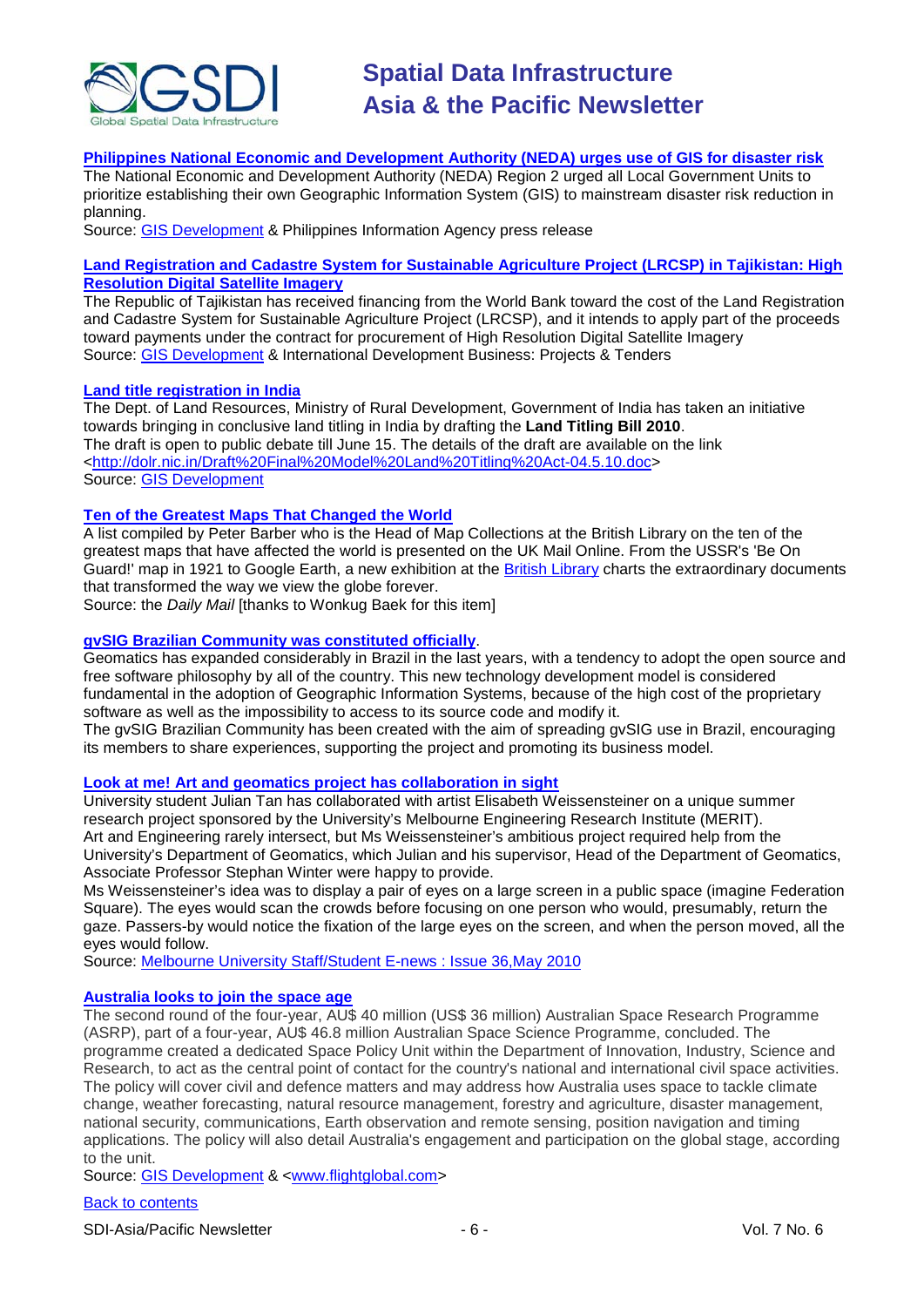

# **Altimetry Satellite Data - [8-m Waves During Cyclone Tomas](http://www.sopac.org/tiki-read_article.php?articleId=213)**

Cyclones are among the most frequently occurring natural disasters in the tropical Pacific, and they are characterised by high waves and strong winds. At the time of tropical cyclone Tomas ocean surface waves up to eight meters high were reported to inundate villages on Vanua Levu. Such an extreme event can lead to coastal erosion or accretion, depending on the configuration of the particular shoreline. It is however difficult to imagine such large waves, and even more difficult to assess their impact without direct measurements in the location concerned.

Source: [Asian Surveying & Mapping](http://asmmag.com/news/altimetry-satellite-data-8-m-waves-during-cyclone-tomas-) and SOPAC (Pacific Islands Applied Geoscience Commission)

# **[Atlas of Living Australia Goes Live in September 2010](http://www.ala.org.au/)**

The Atlas of Living Australia goes live in September, opening the door to a rich collection of information about Australia's plants, animals and micro-organisms. Across Australia, people will be able to contribute sightings of plants, animals and micro-organisms; download tools and more Source: [Asian Surveying & Mapping](http://asmmag.com/news/atlas-of-living-australia-goes-live-in-september-2010) and *Atlas of Living Australia*

# **[Unique Applications](http://www.gisdevelopment.net/ezine/weekly/may1710.htm)**

Spatial information has been in use for many years and in many ways. However, its scope of usage seems to be unlimited. Application in epidemiology is one such area. In 1854 Dr John Snow used spatial data to locate the source of a cholera epidemic in Broad Street in London. The Broad Street pump episode was the culmination and final proof of the hypothesis. Today, use of GIS for epidemiology is accepted but used rarely. Apart from the location of malaria endemic areas it has been used to track the bird flu epidemic and later the H1N1 spread. Similarly, the use of GIS and remote sensing for archaeology is an area which remains neglected in spite of great promise. Use of GIS has



been made to study the causative factors for human conflict. In fact if you are feeling low just visit [<www.wefeelfine.org>](http://www.wefeelfine.org/) to know who else is having the same mood as you, and where! *GIS Development* editorial (17 May) by [Prof Arup Dasgupta](mailto:arup.dasgupta@gisdevelopment.net)

# **[BIM: the new modelling tool for mines](http://www.theajmonline.com.au/mining_news/news/2010/may-jun-print-edition/bim-2013-the-new-modelling-tool-for-mines)**

Building Information Management (BIM) is a new engineering modelling practise that allows mines to bring together all facets of engineering into a three dimensional, dynamic model of a proposed mine prior to construction and maintain a live record during operation. The 3D model of the design can highlight any issues associated with the planned site's geometry and geographic information as well as the spatial relationships, quantities and properties of infrastructure components before a bull dozer even scrapes the surface. This is achieved by linking 3D model elements with data for infrastructure elements of plant down to individual nuts and bolts. When linked with the fourth dimension, the model elements can be linked to schedule tools to provide earned value reporting during construction as well as maintenance scheduling during the operational phase of the mine.

Traditionally, mine operators have had to overcome the challenges associated with integrating the components of the design as they came up during construction or operation.

Furthermore, the model can simulate the facility's operations to identify its future asset management needs and upgrades, without starting from scratch. It applies to the whole site infrastructure, not just the buildings. Source: [GIS Development](http://beta.gisdevelopment.net/index.php?option=com_content&view=article&id=17526%3Abim-the-new-modelling-tool-for-mines&catid=52%3Aapplication-natural-resource-management&Itemid=1) & *Australian Journal of Mining* (online)

# **[China targets illegal online maps](http://www.zeenews.com/news627816.html)**

China will introduce new net mapping rules to prevent disclosure of sensitive information such as location of army bases. Anyone who would violate the regulations may face seven to 10 years of imprisonment, according to Zee News report. Song Chaozhi, deputy director of State Bureau of Surveying and Mapping (SBSM) said that an investigation would be launched to detect problematic Internet map sites. According to the [China National](http://story.chinanationalnews.com/index.php/ct/9/cid/9366300fc9319e9b/id/637032/cs/1/)  [News report,](http://story.chinanationalnews.com/index.php/ct/9/cid/9366300fc9319e9b/id/637032/cs/1/) under the latest standard, qualified online map servers must have no record of information leakage in any form in the past three years. The new regulation includes all maps downloaded or copied from the Internet onto cell phones and handheld computers. By December officials will also crack down on unregistered or illegal Internet map servers and release a blacklist to the public.

Source: ZeeNews.com [thanks to Wonkug Baek for this item]. See also [GIS Development Weekly](http://www.gisdevelopment.net/ezine/weekly/may2410.htm) (24/5/2010)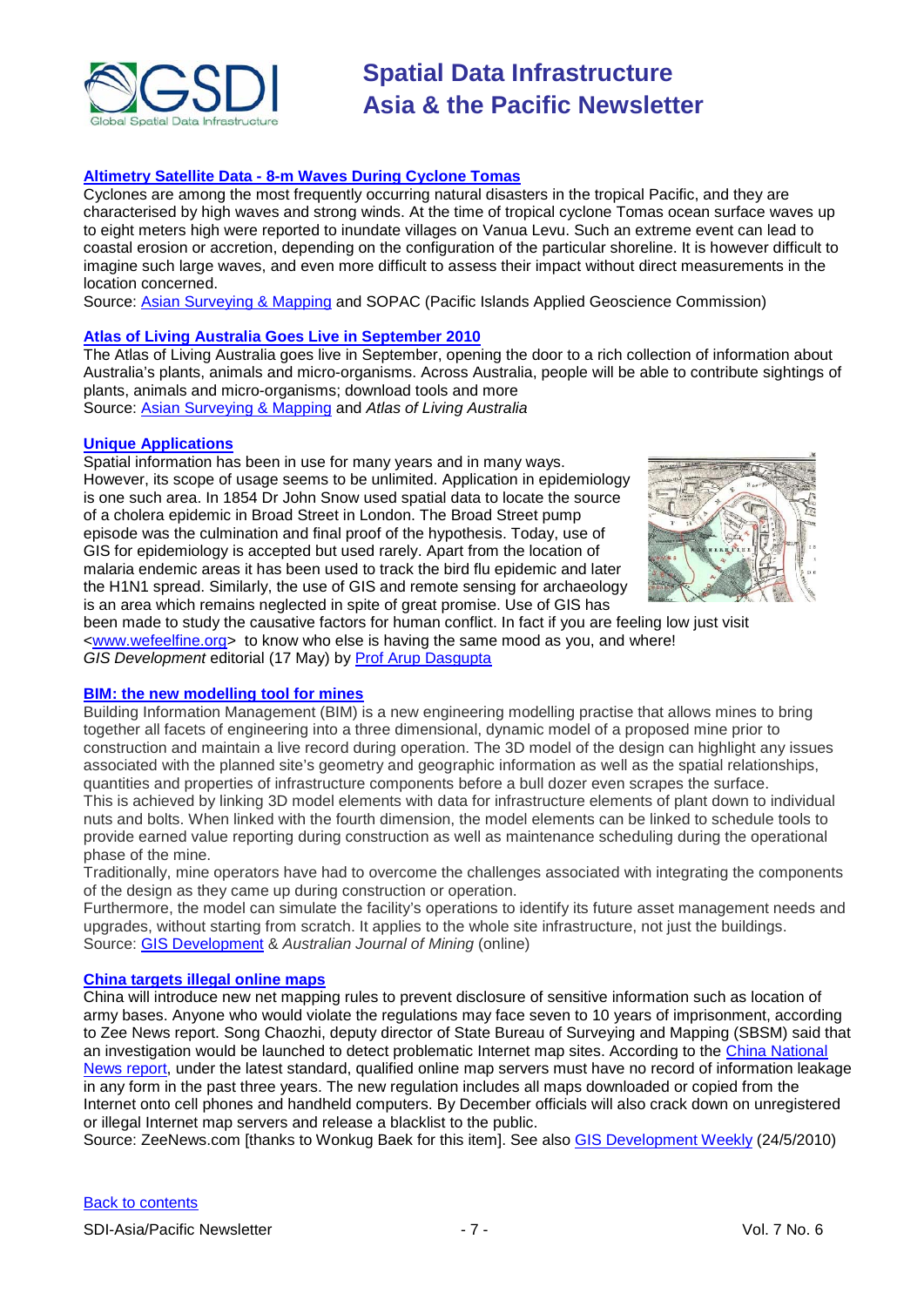

# **[India's Largest Mapping Exercise of Migrant Population](http://www.prlog.org/10693100-aide-et-action-south-asia-launches-indias-largest-mapping-exercise-of-migrant-population-in-ap.html)**

Migration is one of the major global issues of concern this century. In India alone, more than 30 million people migrate every year in search of livelihoods. Around 12.6 million short term out-migrants are staying away from their usual residence for about six months to a year. According to the 55th Round of the National Sample Survey (1999–2000), there are 20 million people who annually migrate temporarily, and as per National Sample Survey data (1999-2000), around 62% is rural migration. Source: PRLog.org and [Asian Surveying & Mapping](http://asmmag.com/news/india-s-largest-mapping-exercise-of-migrant-population-)

# **[2010 Australian Energy Resource Assessment](https://www.ga.gov.au/products/servlet/controller?event=GEOCAT_DETAILS&catno=70142)**

# **Abstract:**

The Australian Energy Resource Assessment examines the nation's identified and potential energy resources ranging from fossil fuels and uranium to renewables. The assessment reviews the factors likely to influence the use of Australia's energy resources to 2030, including the technologies being developed to extract energy more efficiently and cleanly from existing and new energy sources.

Source: Geo Sciences Australia & [Asian Surveying & Mapping](http://asmmag.com/news/2010-australian-energy-resource-assessment)

### **[Partnership Agreement between OpenGEO and the gvSIG Association](http://www.gvsig.com/news/partnership-agreement-between-opengeo-and-the-gvsig-association)**

OpenGEO, a company specialized in the development of corporative solutions with geographic intelligence and FOSS (Free and Open Source Software), has signed a partnership agreement with the gvSIG Association, the "Association for the promotion of FOSS4G and the development of gvSIG". Helton Nogueira Uchoa, manager of OpenGEO, and Alvaro Anguix, general manager of the gvSIG Association, have signed this agreement.

# **[New version of NavTable for gvSIG 1.9, developed by Cartolab](http://navtable.forge.osor.eu/index_en.html)**

[<http://www.gvsig.com/news/new-version-of-navtable-for-gvsig-desktop-1.9>](http://www.gvsig.com/news/new-version-of-navtable-for-gvsig-desktop-1.9)

### **[New Zealand Enlists GIS to](http://computersor.com/space/lion75963c381o/uso9108558756) Monitor Greenhouse Gas**

New Zealand Ministry for the Environment is implementing GIS software to analyse, measure and report greenhouse gas emissions and land-use change. GIS will be used to comply with the reporting requirements of the Kyoto Protocol in an effort to reduce greenhouse gases that contribute to Earth's climate changes. The Land Use and Carbon Analysis System (LUCAS) is built on a geospatial system developed by New Zealand-based ESRI business partner Explorer Graphics Ltd. (EGL). The system supports complex carbon sequestration calculations using validated and quantified land use and land-use change information. Source:< [http://ComputerSor.com>](http://computersor.com/)

### **[GPS data confirms Greenland rapidly rising](http://news.xinhuanet.com/english2010/sci/2010-05/19/c_13302644.htm)**

Greenland's ice is melting so quickly that the land underneath is rising at an accelerated pace, U.S. researchers find.

"During ice ages and in times of ice accumulation, the ice suppresses the land," explained Shimon Wdowinski, research associate professor at RSMAS, and co-author of the study.

"When the ice melts, the land rebounds upwards," he said. "Our study is consistent with a number of global warming indicators, confirming that ice melt and sea level rise are real and becoming significant." Source: [GIS Development](http://beta.gisdevelopment.net/index.php?option=com_content&view=article&id=17590%3Agps-data-confirms-greenland-rapidly-rising&catid=59%3Aapplication-geology&Itemid=1) and [www.xinhuanet.com/english2010/](http://www.xinhuanet.com/english2010/)

# **[Building Applications on Elevation Terrain Data](http://asmmag.com/features/building-applications-on-elevation-terrain-data)**

Terrain data is important for building many spatial applications in both geographic information systems (GIS) and computer aided design (CAD). Digital elevation and terrain models are particularly useful for 3D applications, but are not restricted to these uses. Elevation information assists in hydrology modeling, situating wind generator locations, mining operations and road building. Source: Asian Surveying & Mapping

### **[Tools in the Forest](http://asmmag.com/features/tools-in-the-forest)**

Geospatial technologies are used for many purposes in the forest sector. Satellite imagery, photogrammetry, digital cameras, GNSS, mapping and field GIS services are all helping to manage forests throughout Asia. Source: Asian Surveying & Mapping

# **[China to Launch Surveying and Mapping Satellite in 2011](http://en.sbsm.gov.cn/article/Importantactivity/201001/20100100059695.shtml)**

A responsible official from SBSM revealed on December 18 that China's first civilian high resolution stereo surveying and mapping satellite. The satellite will integrate the functions of mapping and resources survey. The

# [Back to contents](#page-0-0)

SDI-Asia/Pacific Newsletter  $\overline{8}$  - 8 -  $\overline{8}$  -  $\overline{8}$  -  $\overline{8}$  -  $\overline{8}$  -  $\overline{8}$  -  $\overline{8}$  -  $\overline{8}$  -  $\overline{8}$  -  $\overline{8}$  -  $\overline{8}$  -  $\overline{8}$  -  $\overline{8}$  -  $\overline{8}$  -  $\overline{8}$  -  $\overline{8}$  -  $\overline{8}$  -  $\over$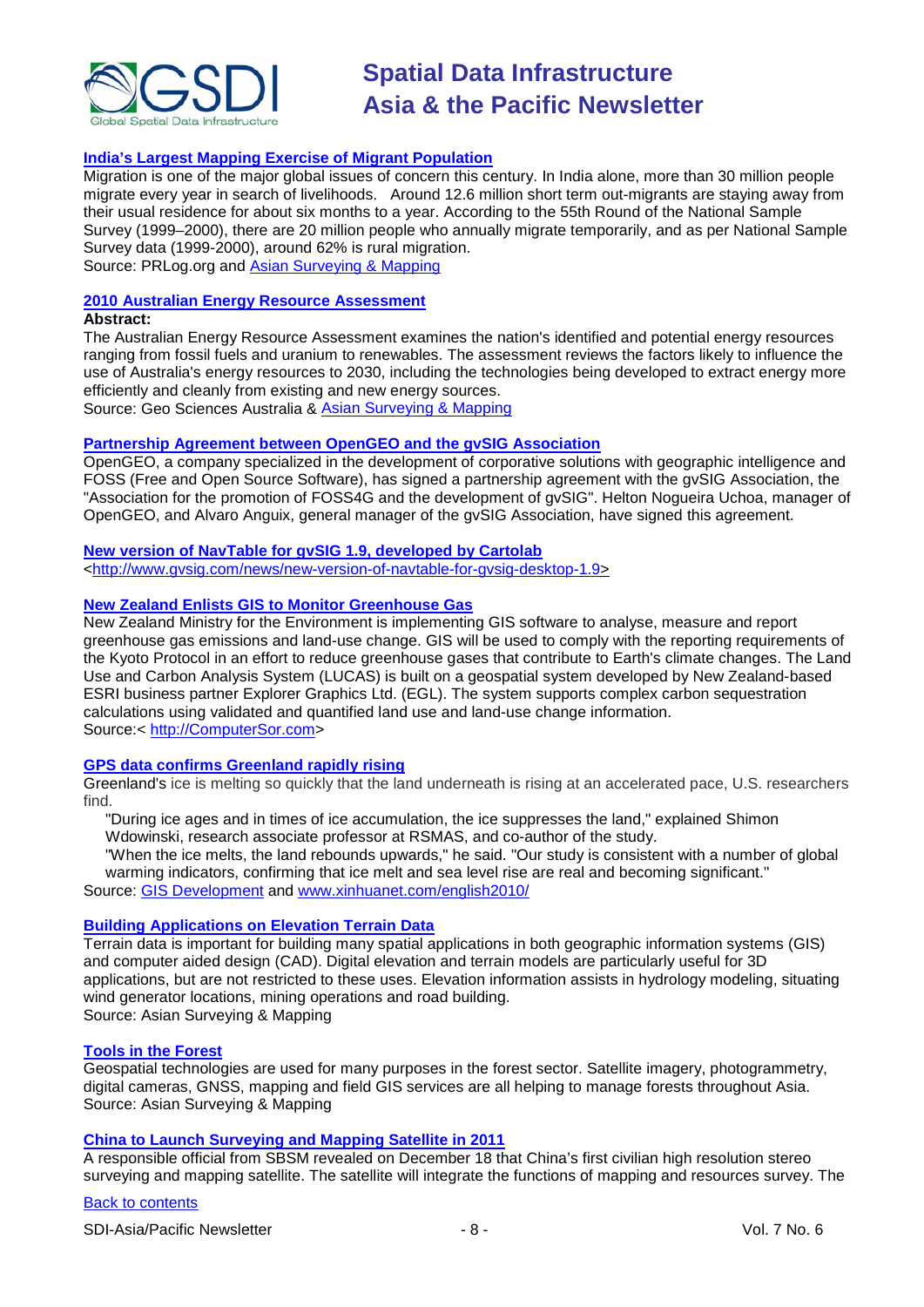

data from the satellite will be used mainly for the production of basic geographic information products at 1:50,000, the revision and updating of large scale maps at or above 1:25,000, and the investigation and monitoring of land resources. The satellite will provide services to disaster prevention and alleviation, agriculture, forestry, water resources, environment, city planning, transportation and national defense building. Source: [Asian Surveying & Mapping](http://asmmag.com/news/china-to-launch-surveying-and-mapping-satellite-in-2011) and State Bureau of Surveying & Mapping (China)

# <span id="page-8-0"></span>[Back to contents](#page-0-0)

# **News from abroad**

*"This section has been included to highlight some of the developments happening outside the region which demonstrate SDI in action.*

# **[GPS Tracker for victims of domestic violence](http://news.bbc.co.uk/2/hi/uk_news/england/beds/bucks/herts/8650879.stm) (UK)**

Victims of domestic abuse and honour- based violence in Hertfordshire are to be given a tiny GPS tracker alarm. The device can be activated by the victim and is designed to be worn on the body or carried in a bag. It marks the location every 15 seconds.

If it is taken out of a designated area or dropped from a certain height the police are alerted and will respond. Supt Jon Chapman said it was "important to provide additional reassurance to those most at risk. Victims of domestic abuse and honour-based violence can be highly vulnerable when outside the home." Source: [GIS Development](http://beta.gisdevelopment.net/index.php?option=com_content&view=article&id=17440%3Ahelp-for-victims-of-domestic-violence&catid=43%3Aproduct-gps&Itemid=1) and BBC

# **COMPARE: [Lawsuit accuses GPS firm of aiding domestic abuse](http://overlawyered.com/2010/05/lawsuit-accuses-gps-firm-of-aiding-domestic-abuse/) (USA)**

"Jane Doe" has sued a Missouri company, Foxtrax Vehicle Tracking Inc., in a Wisconsin court, saying it aided and abetted her domestic partner in tracking her whereabouts, thus enabling him to commit assault and battery on her.

Source: [Overlawyered.com](http://overlawyered.com/) and [Milwaukee Journal Sentinel](http://www.jsonline.com/news/milwaukee/91985944.html)

### **[Europe's 'Urban Atlas'](http://www.eea.europa.eu/highlights/check-out-europe2019s-urban-atlas)**

Developed as a land monitoring project under **GMES** (Global Monitoring for Environment and Security), the Urban Atlas is a digital mapping tool providing pan-European, reliable and inter-comparable urban planning data with high-resolution maps. The Urban Atlas brings together thousands of images from European satellites and provides detailed and cost-effective mapping of larger urban zones, yielding accurate land cover and usage data. In its initial stage, 117 European cities are included in the Urban Atlas but this will rise to more than 300 by early 2011. Future editions of Urban Atlas are planned every three to five years, communicating on the evolution of cities. The data sets and maps can be downloaded from the [EEA Urban Atlas website.](http://www.eea.europa.eu/data-and-maps/data/urban-atlas) Additionally, the maps can also be seen through a [map viewer,](http://dataservice.eea.europa.eu/map/UrbanAtlasBeta/) which will be gradually improved. Source: [<www.eea.europa.eu>](http://www.eea.europa.eu/) [thanks to Wonkug Baek for this item]

# **[Solar satellites to confirm General Theory of Relativity –](http://lisa.nasa.gov/index.html) investigation of existence of gravity waves**

A collaboration between NASA and the European Space Agency plans a 2020 launch of three satellites orbiting the Sun to precisely measure variations in the distances between the satellites to detect the existence of gravitational waves. If these waves are detected this will be the final "proof" of Einstein's 1916 General Theory of Relativity which necessarily implies their existence.

Source: NASA's LISA (the Laser Interferometer Space Antenna) website

# **[Groundbreaking space technology project will save lives during emergencies and disasters](http://www.physorg.com/wire-news/34431815/groundbreaking-space-technology-project-will-save-lives-during-e.html)**

An emergency management platform, GEO-PICTURES will be developed in Oslo with several partners, and form a seamless solution hosted by United Nations (UNOSAT-UNITAR) on the CERN campus in Geneva. This European project is lead by AnsuR Technologies AS of Norway and co-funded by the European Commission under the 7th Framework programme. It is targeted to mitigate disaster effects on environment. Source: [GIS Development](http://beta.gisdevelopment.net/index.php?option=com_content&view=article&id=17475%3Aspace-technology-project-for-disaster-mitigation&catid=53%3Aapplication-natural-hazard-management&Itemid=1) & PhysOrg.com

# **[Laser Scanning Maps Ancient Civilizations Efficiently](http://www.nytimes.com/2010/05/11/science/11maya.html?pagewanted=1)**

Laser scanning has proven to be a remarkable tool for mapping the ancient Mayan civilizations of Central America from the air, removing the need for extensive fieldwork in the dense tropical jungles of the region. The husband-and-wife team of Arlen F. Chase and Diane Z. Chase used airborne laser scanning to yield 3D images of ancient cities in just days, where traditional methods would have taken years. The team speculates that the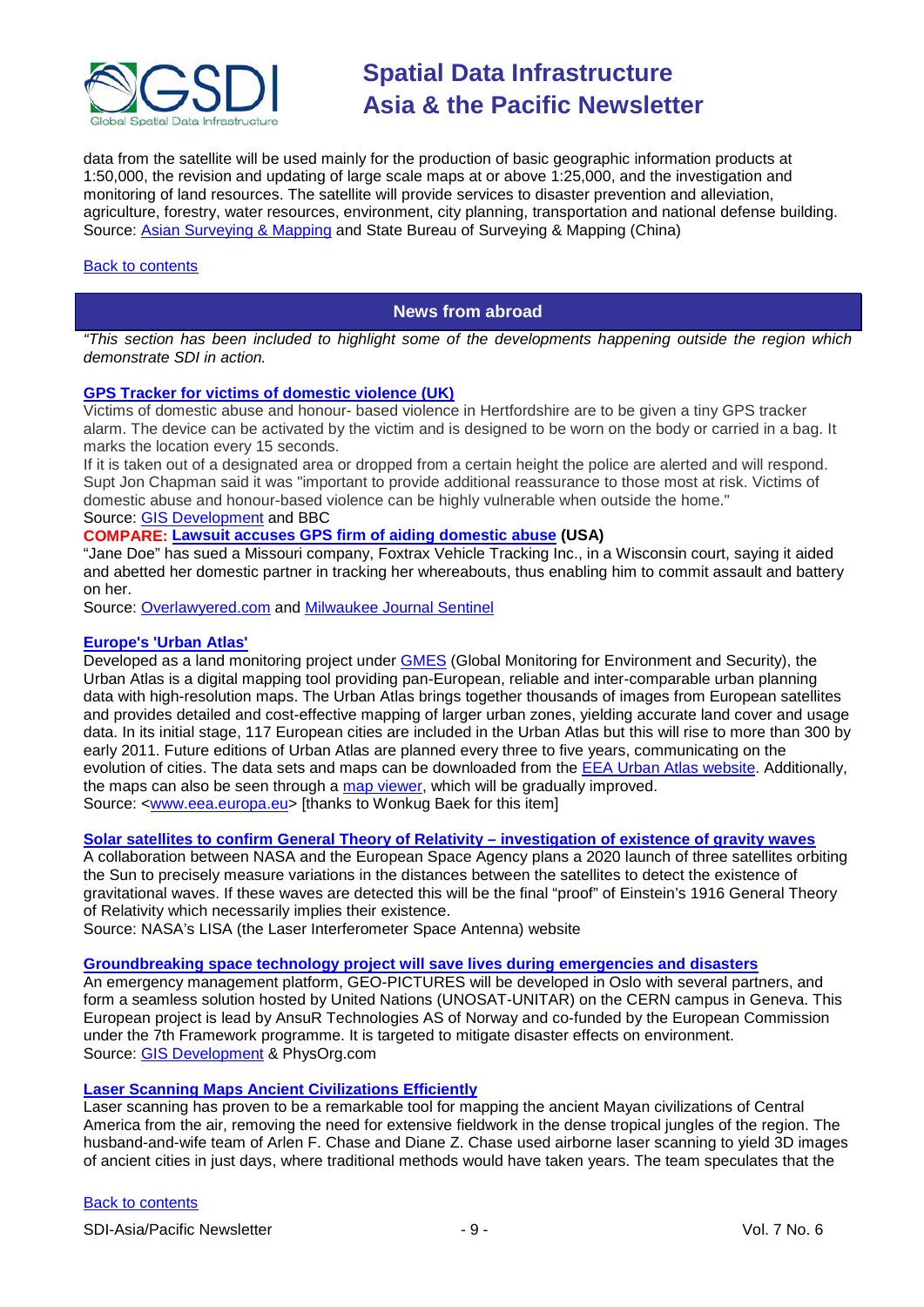

same tools would be extremely helpful to map the ancient cities of the Khmer civilization at places like Angkor Wat.

Source: [Asian Surveying & Mapping](http://asmmag.com/features/laser-scanning-maps-ancient-civilizations-efficiently) & the *New York Times*

# **[Unique map shows UK general election results](http://beta.gisdevelopment.net/index.php?option=com_content&view=article&id=17527%3Aunique-map-shows-general-election-results&catid=48%3Aproduct-cartography-map-publishing&Itemid=1)**

Researchers at the University of Sheffield has created a map of the UK. It is showing alternative images of the General Election results. The image, which is based on population data, shows how many people are represented by each political party. This and other UK election maps are available for viewing [here.](http://benhennig.postgrad.shef.ac.uk/) Source: GIS Development

# **[Daniel's maps may play crucial role in Middle East row](http://beta.gisdevelopment.net/index.php?option=com_content&view=article&id=17530%3Adaniels-maps-may-play-crucial-role-in-middle-east-row&catid=66%3Aapplication-miscellaneous&Itemid=1)**

The S. Daniel Abraham Center for Middle East Peace has launched a digital map showing six different alternatives for the border between Israel and Palestine. It is helping decision makers make informed decisions about the borders. Over the past few years, the Center has contributed to the development of an extensive map database, covering the West Bank, East Jerusalem and the Gaza Strip.

*… it is hard to believe that even today; there are no official maps available to the public showing what was offered/rejected by Arafat at Camp David.*

Source: GIS Development. See also [Don't Play with Middle East Maps, II](http://trueslant.com/eileenread/2010/05/10/dont-play-with-middle-east-maps-ii/)

# **Saudi Arabia's MODON maps launched**

Saudi Industrial Property Authority (MODON) launched MODON maps website. It is the largest data reference for factories in the Kingdom using GIS technology. On this occasion, H.E the Director General of MODON, Dr. Tawfig Bin Fawzan Alrabiah announced that the authority has completed the first phase of the project to build the GIS system for the industrial cities (MODON maps) and a special version was activated for MODON clients to include industrialists, website visitors, as well as investors enthusiastic to invest in the industrial cities. The system can be accessed through MODON website or directly through the following link:

[<http://maps.modon.gov.sa>](http://maps.modon.gov.sa/). MODON's maps system aims to create a single reference for surveying layout of all industrial cities, controlling and identifying vacant and leased lands in the industrial cities, to be linked to the public network of roads, cities and others. It also aims at accurately identifying the area of each land, searching for and querying about information of factories, types of industry and investment. Source: [MENAFN.COM](http://www.menafn.com/qn_news_story_s.asp?storyid=1093336296) [thanks to Wonkug Baek for this item]

# **[UK's Geological Data Served via OpenGeoscience](http://www.esri.com/news/releases/10_2qtr/opengeoscience.html)**

The British Geological Survey (BGS) has launched [OpenGeoscience Web site.](http://www.bgs.ac.uk/opengeoscience/) It is the world's first Web map service built on vector data serving attributed geologic data for an entire country. OpenGeoscience's Web interface offers viewing access to geologic maps of the whole of Great Britain at a scale of 1:50,000 with the resolution of geologic details to about 50 meters on the ground, which is essentially street level, a world first in terms of releasing countrywide attributed information at this scale. Richard Hughes, BGS director of information and knowledge exchange, said, "OpenGeoscience provides the public with a wealth of geological information and resources including maps, photos, digital data, research reports, and software. These can be combined with other environmental information to help people better understand their world." Source: ESRI [thanks to Wonkug Baek for this item]

# **[Remote Sensing Data Show North Korea Logging In Protected Area](http://www.spacemart.com/reports/NASA_Google_Data_Show_North_Korea_Logging_In_Protected_Area_999.html)**

Using NASA satellite data and Google Earth, a Purdue University researcher has reported finding evidence that North Korea has been logging in what is designated as a protected United Nations forest preserve. Guofan Shao, professor of geo-eco-informatics, studies the Mount Paekdu Biosphere Reserve, a 326,000-acre forest preserve in North Korea. Since many researchers are unable to visit North Korea, he studied changes in the forest using remote sensing data. He and his collaborators started noticing through NASA satellite data that there were some changes happening to the land in North Korea. NASA images didn't have the resolution he needed to pinpoint what those changes were or how they were occurring, so he used Google Earth, which has a clear resolution down to 1 meter. Google Earth images show that extensive logging has taken place in the North Korean biosphere. He estimated that as much as 75 percent of the forest in the core area had been removed in large strips.

Source: Spacemart.com [thanks to Wonkug Baek for this item]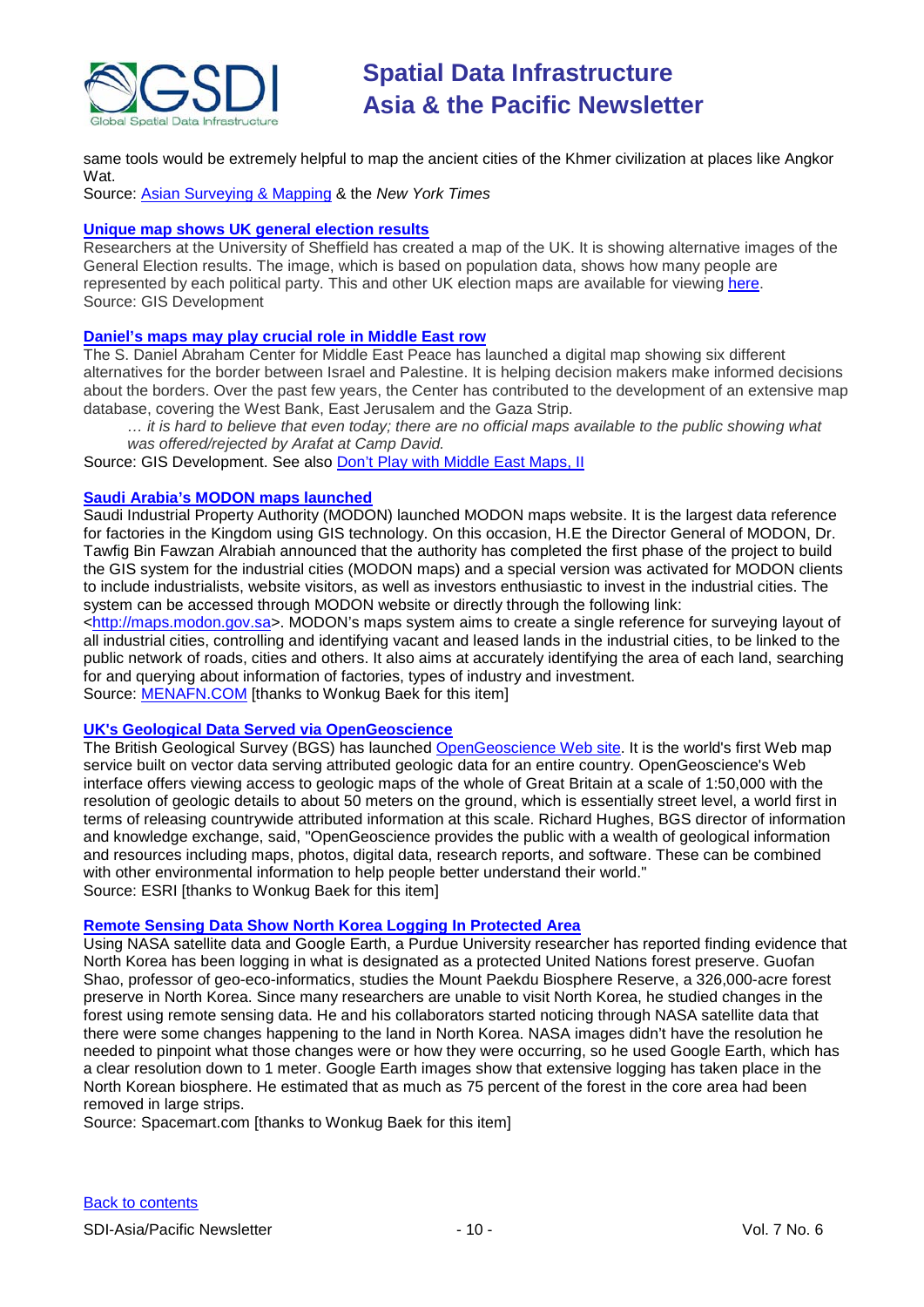

# **[Canadian GeoConnections Program Renewed in Federal Budget 2010](http://www.gisuser.com/content/view/20473/2/)**

The 2010 Federal Budget announced renewed funding for the GeoConnections program. The Budget provides \$11 million in funding over the next two years to continue development of the Canadian Geospatial Data Infrastructure (CGDI) and to provide consolidated geographic-related information to Canadians via the Internet. GeoConnections delivered on its previous mandate to support CGDI users, while demonstrating the value of improved access to geospatial information and the benefits of interoperable standards and technologies. Information about the renewed GeoConnections initiatives and activities will be available on the GeoConnections website: [<www.geoconnections.org>](http://www.geoconnections.org/).

Source: GISuser.com [thanks to Wonkug Baek for this item]

# **[NOAA Modernizing Positioning System](http://www.gpsworld.com/gps/news/noaa-reports-modernizing-positioning-system-vital-9940)**

[The US National Oceanic & Atmospheric Administration] NOAA's National Geodetic Survey – the official U.S. government source for determining precise latitude, longitude and elevation – announced it is undergoing a modernization effort that takes into account advances in GPS and other technologies. The effort is important to all activities requiring accurate positioning information including levee construction projects, the design of evacuation routes in hurricane-prone areas and the forecast of sea-level rise in coastal communities. The modernized National Spatial Reference System will take even greater advantage of newer technologies and better track changes in position and elevation over time to improve and update digital maps. A modernized reference system will allow users to easily calculate accurate positions using a survey-grade GPS receiver in conjunction with a scientific model of Earth's gravity field. In 2009, a NOAA commissione[d, independent socio](http://www.ngs.noaa.gov/PUBS_LIB/Socio-EconomicBenefitsofCORSandGRAV-D.pdf)[economic study](http://www.ngs.noaa.gov/PUBS_LIB/Socio-EconomicBenefitsofCORSandGRAV-D.pdf) estimated the value of these modernization efforts to be \$4.8 billion over the next 15 years, including \$2.2 billion in avoidance costs from improved floodplain management. Source: <www.gpsworld.com> [thanks to Wonkug Baek for this item]

# **[EU Parliament approves Earth observation satellites plan](http://www.europarl.europa.eu/news/expert/infopress_page/052-74365-130-05-20-909-20100510IPR74364-10-05-2010-2010-false/default_en.htm)**

The European Parliament's industry committee unanimously approved a draft regulation providing a legal basis for European Union (EU) satellites that observe the Earth's surface for environmental and security purposes, plus 107 million euro for initial operations in 2011-2013. The regulation has still to be approved by the full European Parliament, probably in June 2010. Like the Galileo satellite navigation programme, the Global Monitoring for Environment and Security (GMES) programme involves developing the EU's own infrastructure, but, unlike Galileo, it is funded solely with public money. The primary purpose of earth monitoring is to provide detailed environment and security data, tailored to user needs. The programme aims to boost innovation, research and technological development, to support biodiversity, ecosystem management and climate change mitigation and adaptation. Satellite observation data can help emergency services to deal with natural or manmade disasters, such as earthquakes, floods and oil spills, faster and more efficiently. This data can also inform decision making in range of policies including soil and water management, agriculture, forestry, energy and utilities, urban development, infrastructure and transport.

Source: [European Parliament](http://www.europarl.europa.eu/news/public/default_en.htm) [thanks to Wonkug Baek for this item]

# **[Google Feeling Heat From EU Regulators Over Privacy](http://blogs.wsj.com/law/2010/05/20/google-feeling-heat-from-eu-regulators-over-privacy/)**

The latest kerfuffle has the company on its heels. Google co-founder Sergey Brin Wednesday said the company "screwed up" by collecting personal data through wireless networks and promised new oversight as European officials pledged to opening investigations of the data collection. Click [here](http://online.wsj.com/article/SB10001424052748703691804575254410223351460.html?KEYWORDS=efrati) and [here](http://www.nytimes.com/2010/05/20/business/global/20google.html?scp=2&sq=google&st=cse) for the WSJ and NYT stories, respectively.

The data collection, which Google claims is inadvertent, stems from Google's collection of data for its Street View Service, which uses camera-equipped vehicles to take street images and mark the location of Wi-Fi networks.

# **The Google cars collecting data for Google Maps's nifty Street View service have also been inadvertently collecting information off people's unsecured wireless networks. If someone's Wi-Fi account lacked a password and encryption, the cars had the ability to snatch some data.**

Source: *Wall Street Journal* Law blog, *[New York Times](http://www.nytimes.com/2010/05/20/business/global/20google.html?scp=2&sq=google&st=cse)*, & [Wall Street Journal](http://online.wsj.com/article/SB10001424052748703691804575254410223351460.html?KEYWORDS=efrati) [Courthouse News Service](http://www.courthousenews.com/2010/05/19/27405.htm) & [MediaPost online](http://www.mediapost.com/publications/?fa=Articles.showArticle&art_aid=128570) report on a lawsuit in the US:

A federal class action accuses Google of violating privacy by running a fleet of cars that snoop into Wi-Fi streams at businesses and private homes while gathering information for Google Street View. … In Portland, lead plaintiff Vicki Van Valin claims Google operates vehicles mounted with "wireless sniffers" that decode Wi-Fi data. She claims Google captured and decoded her Social Security number, banking information, medical records and other personal information, then stored the data on servers where "hundreds if not thousands" of Google employees could see it.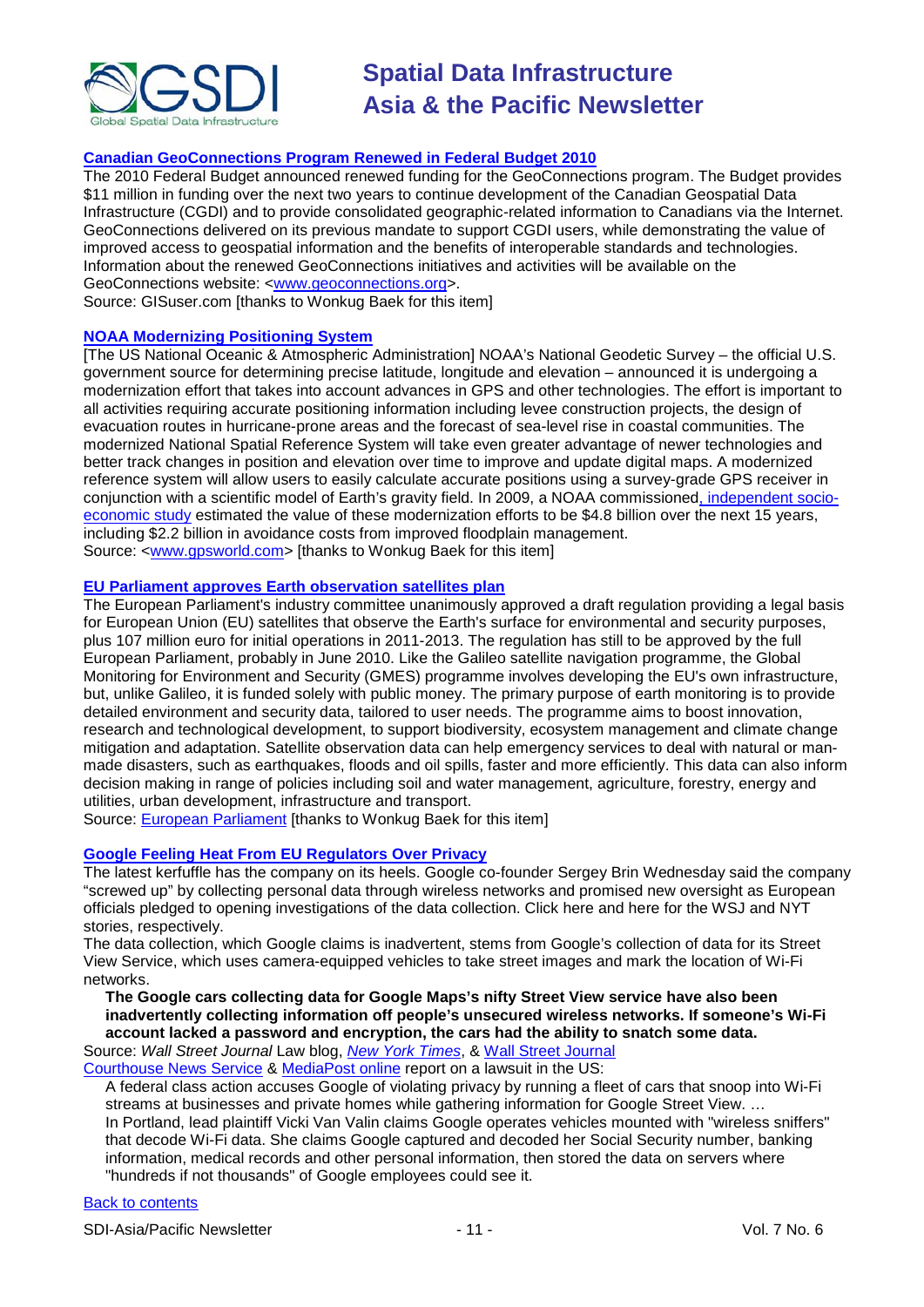

# **[More Manhattan and Less Staten Island in New Subway Map](http://www.nytimes.com/2010/05/28/nyregion/28map.html?hpw)**

In a city of world-class art museums and an instantly recognizable skyline, no image is more closely examined than the New York City subway map, the ubiquitous blue-andtaupe rectangle scrutinized by millions.

Now the subterranean icon is poised to get a spruce-up.

Next month, the [Metropolitan Transportation Authority](http://www.nytimes.com/info/metropolitan-transportation-authority-ny/?inline=nyt-org) will unveil a resized, recolored and simplified edition of the well-known map, its first overhaul in more than a decade. Source: New York Times

# **[Scottish Homes Taken with Thermal Imaging Cameras](http://www.edie.net/news/news_story.asp?id=18176)**

Images of about 10,000 properties will taken as part of a pilot scheme run by both the Scottish Federation of Housing Associations (SFHA) and the Scottish Government. The scan results will help the association to prioritise work on energy efficiency measures such as loft, cavity wall and water tank insulation in around 2000 properties.

Source: [V1 Media](http://www.vector1media.com/resources/toolbox/13204-scottish-homes-taken-with-thermal-imaging-cameras-) & [<www.edie.net>](http://www.edie.net/) (*Environmental Data Interactive Exchange*)

### <span id="page-11-0"></span>[Back to contents](#page-0-0)

# **Articles**

# **[Asian Monsoon Failure and Megadrought During the Last Millennium](http://www.sciencemag.org/cgi/content/abstract/328/5977/486)**

Edward R. Cook, $1$ , Kevin J. Anchukaitis,<sup>1</sup> Brendan M. Buckley,<sup>1</sup> Rosanne D. D'Arrigo,<sup>1</sup> Gordon C. Jacoby,<sup>1</sup> William E. Wright $1,2$ 

The Asian monsoon system affects more than half of humanity worldwide, yet the dynamical processes that govern its complex spatiotemporal variability are not sufficiently understood to model and predict its behavior, due in part to inadequate long-term climate observations. Here we present the Monsoon Asia Drought Atlas (MADA), a seasonally resolved gridded spatial reconstruction of Asian monsoon drought and pluvials over the past millennium, derived from a network of tree-ring chronologies. MADA provides the spatiotemporal details of known historic monsoon failures and reveals the occurrence, severity, and fingerprint of previously unknown monsoon megadroughts and their close linkages to large-scale patterns of tropical Indo-Pacific sea surface temperatures. MADA thus provides a long-term context for recent monsoon variability that is critically needed for climate modeling, prediction, and attribution.

Source: [<http://www.sciencemag.org/cgi/content/abstract/328/5977/486>](http://www.sciencemag.org/cgi/content/abstract/328/5977/486)

# **[Calculating carbon sequestration using remote sensing and GIS](http://beta.gisdevelopment.net/index.php?option=com_content&view=article&id=17442%3Acalculating-carbon-sequestration-using-remote-sensing-and-gis-&catid=87%3Atechnology-remote-sensing&Itemid=50)** by Dr. Shashikant Tripathi, Sandeep Kr

Soni, Abhisek Kr Maurya, Pradeep Kr Soni

Remote Sensing & GIS Lab, MGCGV, Chitrakoot, Satna, Madhya Pradesh, India **Abstract**

Global warming is becoming a huge problem for the society due to carbon emission in the wake of modernisation and urbanisation. Forests, soils, oceans and atmosphere are agents for storage of carbon. They act as source or sink at different times and release more carbon than they absorb. The process by which carbon sinks remove carbon dioxide (CO2) from the atmosphere is known as carbon sequestration.

At a large scale, forests offer better carbon sequestration but at a small scale, crops have their own place. Carbon sequestration occurs in green plants through photosynthesis, using atmospheric carbon as CO2. Satellite data can be used to estimate ground biomass, seasonal productivity and carbon sequestration. Remote sensing technology can be carried out at a global scale to observe vegetation and carbon cycle. This study is characterised by large scale healthy vegetation pattern and agricultural land, biomass, open and closed shrubs. This study provides a methodology to access the biomass and carbon sequestration value with quick turnaround time. The significant value of carbon sequestration indicates that the agricultural crops can also contribute as micro-sinks and cannot be ignored while modelling carbon balance in a region. Source: GIS Development

**[Analysing land administration system in Pakistan through stakeholders' perception](http://beta.gisdevelopment.net/index.php?option=com_content&view=article&id=17501:analysing-land-administration-system-in-pakistan-through-stakeholders-perception&catid=140&Itemid=41)** by Zahir Aliand and Abdul Nasir

### **Abstract**

[Back to contents](#page-0-0) The current land administration system in Pakistan aims at land revenue assessment and tax collection for

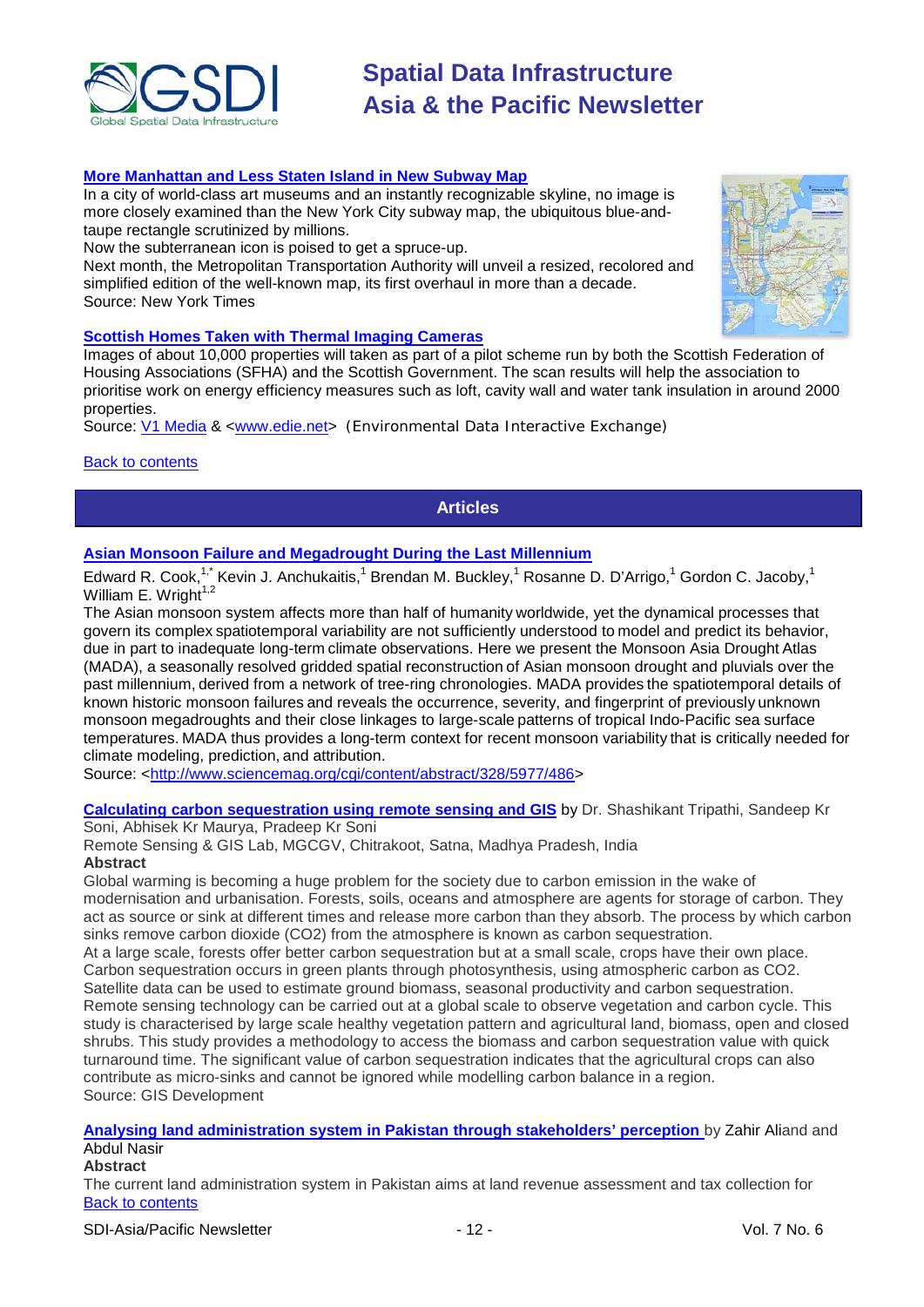

fiscal purposes. This system is organised or structured on the traditional land registers and cadastral maps in paper formats, and their maintenance is mainly dependent on the hard work of the local land administrator, the so-called "Patwari," at the grass-root level within his jurisdiction. Although the local administrator reports all changes on land rights and boundaries of land parcels to the higher level of government authorities, the maintenance and quality of the land registers and cadastral maps kept at national level are always questionable. Experience shows that limited accessibility and reliability of these records have restricted the operational and legal usefulness for securing land ownership as well as for carrying out reliable planning and development activities. This paper presents critical reviews of the land ownership structure, legal framework, organisational/administrative framework and land administration processes for the land record preparation and maintenance from the stakeholders' point of view. Institutional and technical issues are discussed in terms of strength and weakness of the current system situation in the Khyber Pukhtoonkhwa (formerly called NWFP) of Pakistan.

Source: GIS Development

# **[Spatially Enabled Government and Society -](http://www.fig.net/pub/monthly_articles/may_2010/may_2010_rajabifard.html) the Global Perspective** by Abbas RAJABIFARD **SUMMARY**

Spatially Enabled Society is a scenario when the society manages their information "spatially" using spatial component. This can be a response to our increasingly complex and rapidly changing world. In this environment, meeting sustainable development objectives and responding to Millennium Development Goals (MDGs) are also complex and temporal processes which involving multiple stakeholders. The creation of economic wealth, social stability and environmental protection in line with MDGs can be achieved through the development of products and services based on spatial information collected by all levels of government. These goals and objectives can be facilitated through the development of a spatially enabled government and society, where location and spatial information are regarded as common goods made available to citizens and businesses to encourage creativity and product development. This requires data and services to be accessible and accurate, well-maintained and sufficiently reliable for use by the majority of society which is not spatially aware.

Spatial Data Infrastructures (SDIs) as enabling platforms are being developed by many countries to improve access, sharing and integration of spatial data and services however, there are still many issues and challenges which need to be overcome in order to have a fully functioning platform. This paper aims to discuss the concepts and current trends globally in spatially enabled government and society and then discuss various challenges and issues associated in re-engineering current SDI design as an enabling platform to support the new vision on spatially enabled government and society. The paper highlights a range of activities and processes to be created across all jurisdictional levels in order to facilitate such a platform design and development. This includes aspects of designing, creating and processes involved in development and in particular governance of an SDI platform.

Source: FIG Article of the month (May 2010)

# **[Geomorphological characterisation and landscape evolution in and around Gwalior, Madhya Pradesh,](http://beta.gisdevelopment.net/index.php?option=com_content&view=article&id=17561%3Ageomorphological-characterisation-and-landscape-evolution-in-and-around-gwalior-madhya-pradesh-india&catid=134%3Ageology-geomorphology&Itemid=41)**

**[India](http://beta.gisdevelopment.net/index.php?option=com_content&view=article&id=17561%3Ageomorphological-characterisation-and-landscape-evolution-in-and-around-gwalior-madhya-pradesh-india&catid=134%3Ageology-geomorphology&Itemid=41)** by **Sharad Chandra Dwivedi**, Center for the study of Regional Development, School of Social Sciences, JNU, New Delhi, India & **Dr. Pravin Kumar Prabhakar**, Lecturer in Geography, Govt. Senior Secondary School, Patna, India.

# **Abstract**

This paper attempts to determine the morphometric analysis of surface drainage that has been carried out in two micro-watersheds of Gwalior, Madhya Pradesh. Detailed geological, geomorphological, hydrogeomorphological and morphometrical studies have been carried out for Gwalior and its adjoining areas by visual interpretation and GIS software techniques like ARCGIS 9.0 and ERDAS 8.9. The remote sensing data pertained to SPOT- I, HRV1, MLA, 1989 Geocoded data and IRS – 1D, LISS – III, PAN Merged data 2003 published by NRSA, Hyderabad and Survey of India topographical maps on 1:50000/1:250000 scale. The interpreted data was supplemented as well as cross checked by field visits to add minor details of lithounits and geological and geomorphological features. On the basis of these studies, various lithounits like Achaean and Gwalior' sediments and alluvium were mapped. Geomorphological units, mainly of Denudational and fluvial origins, were represented by dissected pleateaus, pediplain, pediments and alluvium. Morphometric analysis of the surface drainage was carried out for the two micro-watersheds sonerekha and morar of Gwalior region. Through morphometric techniques, it was observed that various factors like geological structure, earth movements, climate, vegetation cover, drainage texture, frequency and mass movement were responsible for the changes in drainage pattern and formation of slope. Source: GIS Development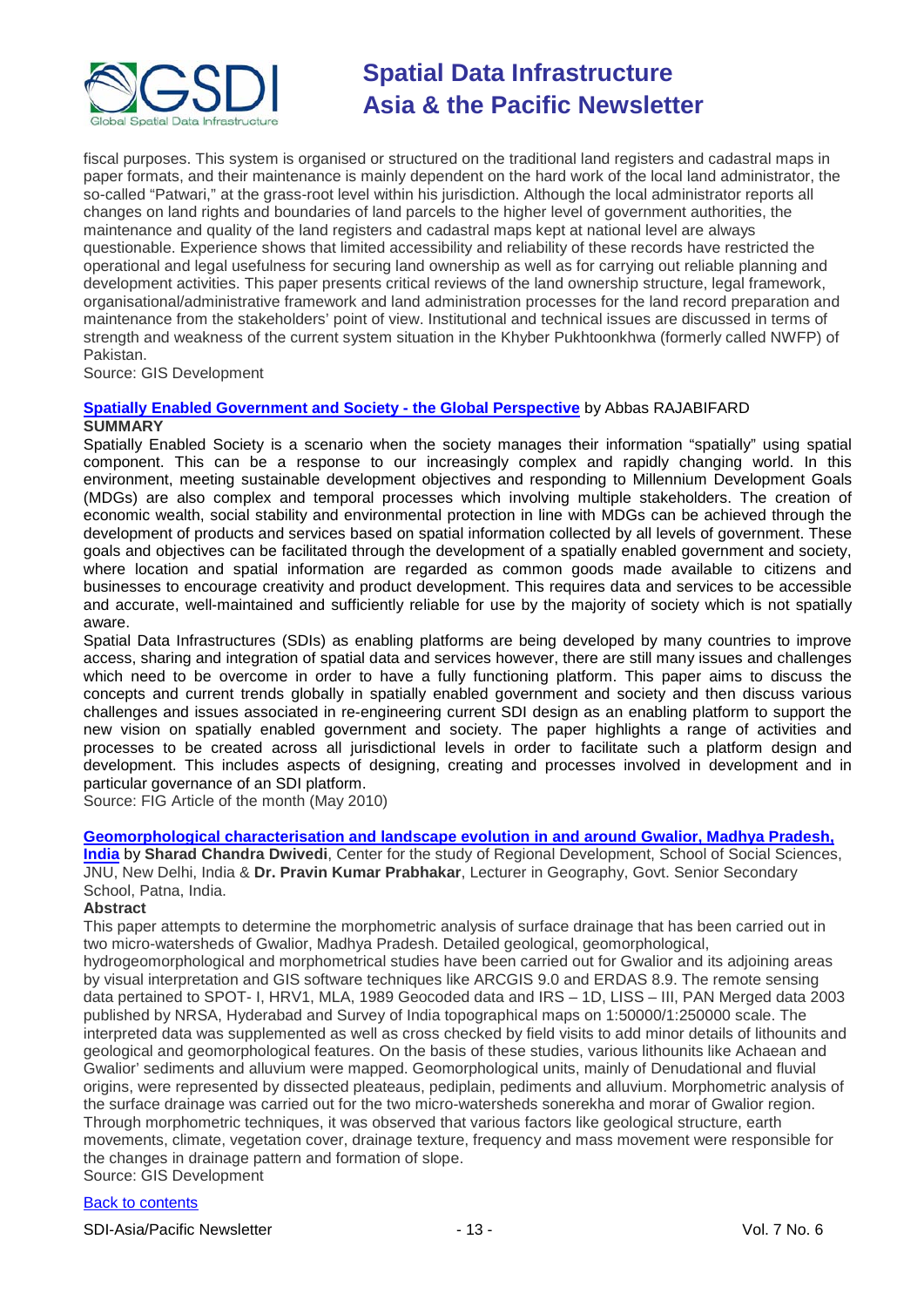

# **Best Paper Award - AGILE 2010**

Martin Raubal (UCSB) and Stephan Winter (Univ Melbourne) have won the Best Paper Award at the **13th AGILE International Conference on Geographic Information Science 2010** (Guimarães, Portugal). The paper is titled ["A Spatio-Temporal Model Towards Ad-Hoc Collaborative Decision-Making"](http://www.geom.unimelb.edu.au/winter/pubs/raubal10spatio.pdf). **Abstract** 

For an autonomous agent, performing a task in a spatio-temporal environment often requires interaction with other agents. Such interaction can be initiated by ad-hoc collaborative planning and decision-making, which then leads to physical support on site. On-site collaboration is important for a variety of operations, such as search-and-rescue or pick-up-and-delivery. Tasks are performed through sequences of actions, and agents perceive possibilities for these actions in terms of affordances from the environment. Agent collaboration therefore requires the communication of affordances between agents with different capabilities. This paper introduces a spatio-temporal model for the decentralized decision-making of autonomous agents regarding onsite collaboration. Based on Janelle's time-geographic perspective on communication modes, we demonstrate that different task situations lead to different spatio-temporal constraints on communication, involving both physical presence and telepresence. The application of such constraints leads to an optimized message distribution strategy and therefore efficient affordance communication with regard to maximizing support in performing a given task.

[Alternative source for downloading the PDF](http://www.geog.ucsb.edu/~raubal/Publications/RefConferences/Raubal&Winter_AGILE10.pdf)

#### **Smart Grid white paper**

The Smart Grid white paper, written by Ian McRae from The LiTMUS Group (Australia), Tim Gunter from North Highland (USA) and Guus Van Leerdam from Twynstra Gudde (The Netherlands), has been released. It is a comprehensive white paper to help major utilities address the issues surrounding the development of a smart grid. The white paper is a result of a recent energy summit held in Paris. Experts from leading consulting firms gathered to address questions such as "what is a smart grid?" and "how do I deploy one?" The summit brought together perspectives from North America, Europe, and the Pacific Rim. These leaders represented a collective 150-plus years of industry experience across more than a dozen utilities worldwide.

The white paper includes analysis of:

1. What is a smart grid –definitions vary, however the best way to think of a smart grid is as an "energy internet" as it incorporates the three layers required to make the grid intelligent—the existing power distribution layer, a communication layer to provide real-time intelligence on the operation of that network, and an application layer in which new value-added products and services can be developed and extended to customers beyond the simple kilowatts and BTUs they receive today.

2. Essential technical elements of a smart grid – from meters to software.

3. Transformational processes needed to build a smart grid with a solid foundation – including the need to focus not only on technology and processes but also on people.

4. How to gain an early return on investment – quick wins to demonstrate viability of smart grid implementations. More investment yields greater returns – while early ROI is important, the significant benefits will come from serious investments and dedication to the success of smart grids. Source: [Smart Grid Australia](http://www.smartgridaustralia.com.au/index.php?mact=News,cntnt01,detail,0&cntnt01articleid=195&cntnt01returnid=15)

**[How Does Cartography Link With GIS and Spatial Analysis?](http://www.vector1media.com/dialogue/perspectives/13038-how-does-cartography-link-with-gis-and-spatial-analysis)** by Jeff Thurston (V1 Magazine, 14 May, 2010)

### <span id="page-13-0"></span>[Back to contents](#page-0-0)

# **Books and Journals**

# **[SERVIR-Africa community](http://www.servir.net/africa/index.php?option=com_mamblog&Itemid=54&task=show&action=all&id=0&ignorecount=1) news - entries in April 2010**

- US-Africa workshop: expanding AfricaArray network to support multidisciplinary science
- South Africa, Brazil, and India agree at trilateral summit to joint satellite programme
- Breakthrough in Lake Victoria digital mapping
- Namibia Flood SensorWeb
- East African Corridors: transport projects database and map
- FAO publishes key findings of global forest resources assessment
- Census @ school (South Africa)
- Humans affect fire regimes more than climate in southern Africa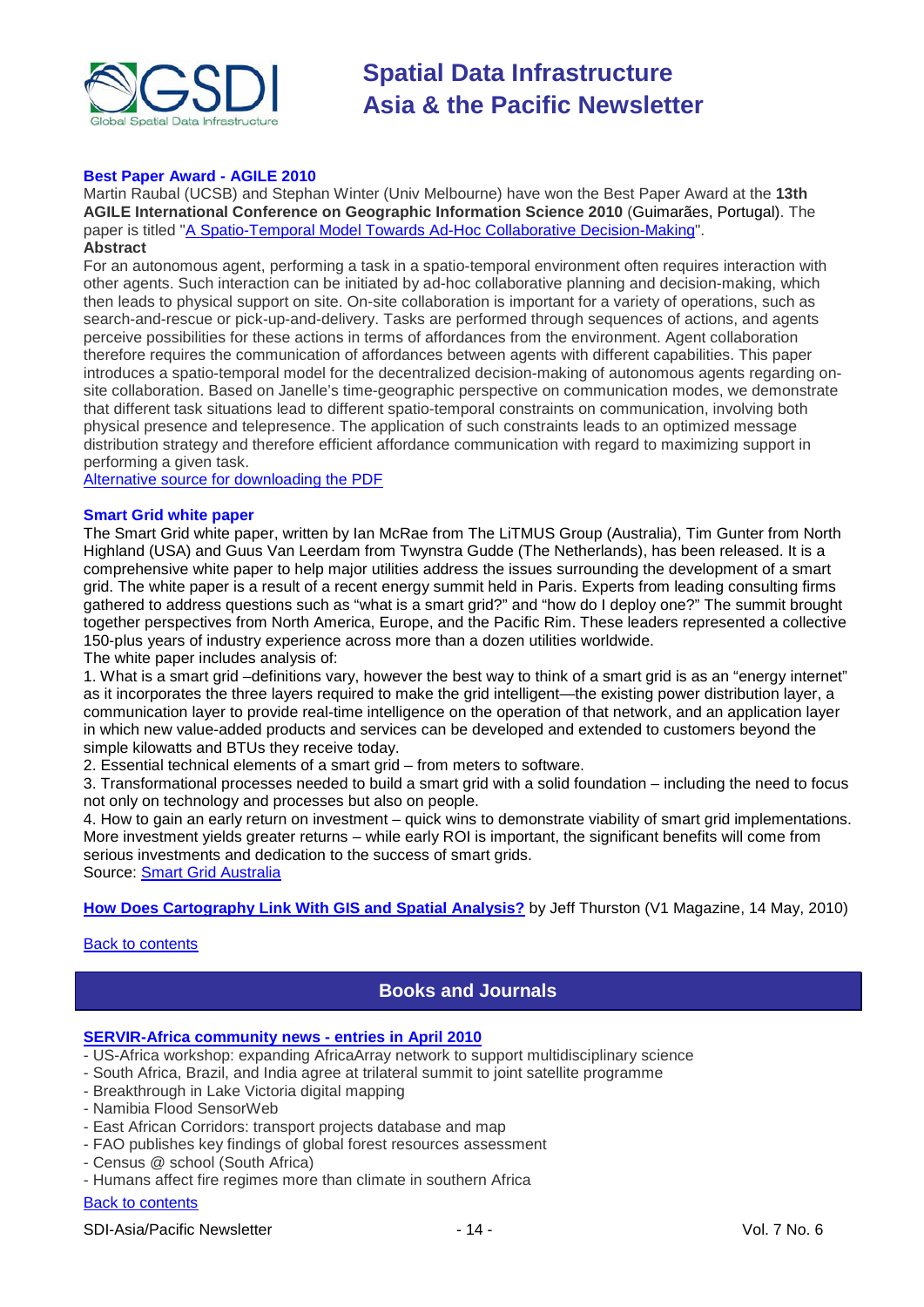

- Monitoring carbon stocks in the Congo Basin
- Kenya's matatus captured on map
- 2nd Ministerial Conference on Disaster Risk Reduction in Africa
- South Africa launches weather service radar network
- Crop info for Limpopo farmers via SMS
- Latest SDI-Africa newsletter (April 2010)

### **[PelicanWeb's Journal of Sustainable Development ~ Vol 6 No 5, May 2010](http://www.pelicanweb.org/solisustv06n05page1.html)**

# **[World's first coral reef atlas published](http://www.dnaindia.com/india/report_gujarat-s-lungs-in-gulf-of-kutch-are-getting-clogged_1374149)**

The coral reefs of the Central Indian Ocean have now been quantified and mapped in the world's first coral reef atlas, prepared by the Space Applications Centre (SAC), Ahmadabad, India. The atlas, called the 'Coral Reef Atlas of the World', also gives a report on the health of different reefs through maps indicating their extent, distribution and habitat.

### **Land title registration in India**

The Dept. of Land Resources, Ministry of Rural Development, Government of India has taken an initiative towards bringing in conclusive land titling in India by drafting the **Land Titling Bill 2010**. The draft is open to public debate till June 15. The details of the draft are available on the link [<http://dolr.nic.in/Draft%20Final%20Model%20Land%20Titling%20Act-04.5.10.doc>](http://dolr.nic.in/Draft%20Final%20Model%20Land%20Titling%20Act-04.5.10.doc) Source: [GIS Development](http://beta.gisdevelopment.net/index.php?option=com_content&view=article&id=17500%3Ast%20%20ep-towards-conclusive-land-titling-in-india-&catid=78%3Amiscellaneous-policy&Itemid=1)

**[Getting Started with Geographic Information Systems](http://www.amazon.com/exec/obidos/ASIN/0131494988/directionsm00-20)** (5th Edition) (Pearson Prentice Hall Series in Geographic Information Science) [Hardcover] by [Keith C. Clarke](http://www.amazon.com/s/ref=ntt_athr_dp_sr_1?_encoding=UTF8&sort=relevancerank&search-alias=books&field-author=Keith%20C.%20Clarke)

# **Australian Government** *[Liability risk assessment guide](http://www.innovation.gov.au/Section/SmallBusiness/Pages/LiabilityRiskAssessmentGuideforFMAActAgencies.aspx)*

The Australian Government has developed a liability risk assessment guide for Government procurement officers which may also be of assistance to businesses.

The guide encourages Government procurement officers to minimise contractual requirements that unnecessarily shift risk and liability to businesses.

Businesses can use the guide to highlight case studies and the model liability clause if they feel they are being made to assume unreasonable levels of risk and insurance.

Source: [Sydney Morning Herald](http://www.smh.com.au/small-business/resources/liability-risk-assessment-guide-20100528-wi3v.html) & [business.gov.au](http://business.gov.au/Pages/default.aspx)

# **[A Digital Agenda for Europe](http://ec.europa.eu/information_society/digital-agenda/documents/digital-agenda-communication-en.pdf)**

[COMMUNICATION FROM THE COMMISSION TO THE EUROPEAN PARLIAMENT, THE COUNCIL, THE EUROPEAN ECONOMIC AND SOCIAL COMMITTEE AND THE COMMITTEE OF THE REGIONS] The overall aim of the Digital Agenda is to deliver sustainable economic and social benefits from a digital single market based on fast and ultra fast internet and interoperable applications.

### **[Understanding the Changing Planet: Strategic Directions for the Geographical Sciences](http://www.nap.edu/catalog.php?record_id=12860#description)**

The U.S. National Academies Press has released a new book, *Understanding the Changing Planet: Strategic Directions for the Geographical Sciences*. The book presents "eleven strategic directions to focus research and leverage new technologies to harness the potential that the geographical sciences offer." It stems from a study by the National Research Council's Committee on Strategic Directions for the Geographical Sciences in the Next Decade. The book is available for sale and can be viewed on-line. The [summary](http://www.nap.edu/nap-cgi/report.cgi?record_id=12860&type=pdfxsum) is available for download as a PDF file.

#### <span id="page-14-0"></span>[Back to contents](#page-0-0)

# **Just for Fun!**

### **[This might be Noah's Ark](http://www.dailymail.co.uk/news/worldnews/article-1269165/Noahs-Ark-remains-discovered-mountain-Turkey.html)**

There is a general feeling that the long lost Noah's Ark has finally been found. A group of clerics and some Hong Kong-based explorers claim that the remains of the ancient wooden vessel have been found on the Turkish mountain of Mount Ararat. … the group claims that the satellite imagery of the site provides a strong evidence.

# [Back to contents](#page-0-0)

SDI-Asia/Pacific Newsletter  $\sim$  15 - 15 - Vol. 7 No. 6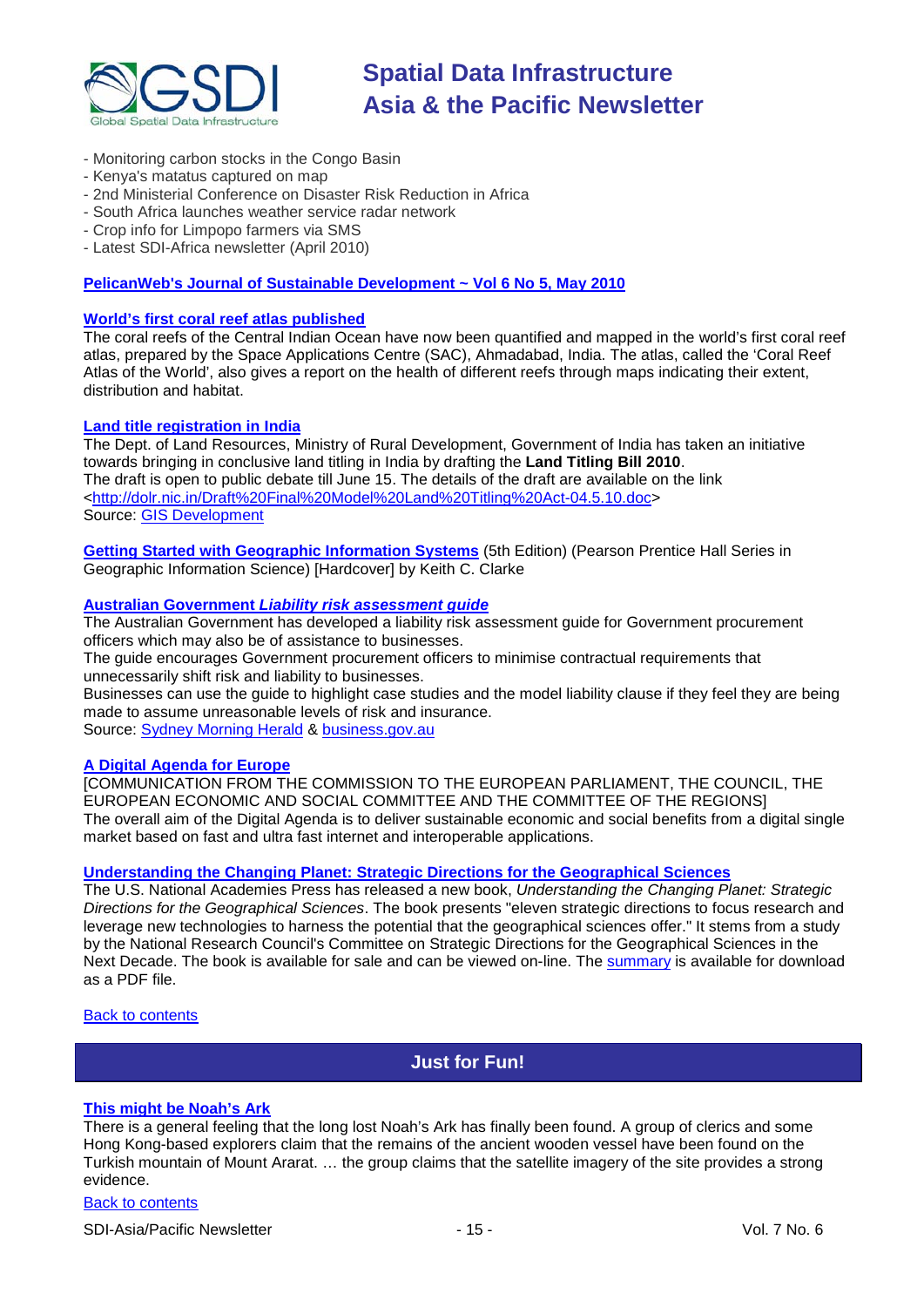

# Source: [GIS Development](http://beta.gisdevelopment.net/index.php?option=com_content&view=article&id=17438%3Athis-might-be-noahs-ark&catid=44%3Aproduct-satellite-imagery&Itemid=1) & the *Daily Mail* on-line

#### **[Women outshine men when it comes to navigation](http://www.hindustantimes.com/News-Feed/europe/Women-better-navigators-than-men/Article1-539019.aspx)**

Women may struggle with road maps, but they are better at remembering routes than men, according to a new study.

Researchers at the National Autonomous University of Mexico have carried out the study and found that while men are better at finding new places, women make better navigators if they have been to the place before. This is because women are much better at remembering landmarks than men, and so do not have to work out the route again — and it is linked with the different roles males and females adopted in early hunter gathering societies, British newspaper *The Daily Telegraph* reported.

While men were good at hunting down randomly moving prey, women were much better at remembering where the best places were to find growing food such as fruit and nuts, say the researchers. Source: Hindustan Times & [GIS Development](http://beta.gisdevelopment.net/index.php?option=com_content&view=article&id=17458%3Awomen-outshine-men-when-it-comes-to-navigation&catid=74%3Amiscellaneous-research&Itemid=1)

### **[New Global Map of Every Country's Tallest Building](http://www.wired.com/wiredscience/2010/05/global-map-of-tallest-buildings/)**

An anonymous tall-building aficionado going by the name "blackdogprod" [posted a map file](http://www.gearthhacks.com/dlfile34593/The-tallest-building-in-every-country.htm) of every country's tallest building to the [Google Earth Hacks](http://www.gearthhacks.com/) site. (You can download the KML file and plan with it.) In his own words: "I have fanatically spent the last year thoroughly studying EVERY COUNTRY in the world to find the correct building. I've used every resource available on the internet to find and verify the tallest building in every country, with the most accurate height available. These are all buildings, NOT observation towers. I chose the CTBUH definition of a building as a structure in which 50% is occupiable, so this includes mosques and cathedrals. The buildings in this list are completed or very close to completion. I used the list of sovereign countries on wikipedia. I did allow the UK to be treated as four countries, England, Wales, Scotland, and Northern Ireland. Enjoy this labor of love!"

Source: [Directions Magazine](http://www.directionsmedia.net/newsletters.archive/index.php?ID=1663) via [Wired Science.](http://www.wired.com/wiredscience/2010/05/global-map-of-tallest-buildings/)

### <span id="page-15-0"></span>[Back to contents](#page-0-0)

# **Training Opportunities**

### **NEW Master's, Diploma & Certificate Courses in Cartography & Mapping**

The Department of Geographical & Earth Sciences, University of Glasgow, UK has added TWO new MSc courses to its **Post-Graduate Taught Programme for Cartography and Mapping**:

- 1. Applied Population & Statistical Mapping
- 2. Landscape Monitoring & Mapping
- Existing courses include:

Geoinformation Technology & Cartography

Geospatial & Mapping Sciences

Details and contact information can be found at: [<http://www.ges.gla.ac.uk:443/degrees/postgraduate/courses>](http://www.ges.gla.ac.uk:443/degrees/postgraduate/courses) The Courses begin in SEPTEMBER 2010. A limited number of Scholarships will be available for all of these programmes.

Master's courses may be available full or part time, it may also be possible to study for a Postgraduate Diploma or Certificate, or take specific courses or sub-units as CPD.

### **[United Nations University and ESRI to Collaborate on GIS Research and Training](http://news.gislounge.com/2010/02/united-nations-university-and-esri-to-collaborate-on-gis-research-and-training/?utm_source=feedburner&utm_medium=feed&utm_campaign=Feed%3A+GeospatialPressReleases+%28Geospatial+Press+Releases%29)**

ESRI and United Nations University (UNU) recently approved a memorandum of understanding (MOU) at the university's headquarters in Tokyo, Japan. They will collaborate on research, create Centres of Excellence, promote the exchange of graduate students and provide GIS training opportunities within and by UNU. Source: GISLounge

### **[Demographic and Health Surveys \(DHS\) course in Kenya](http://www.measuredhs.com/wn1/reports/Demographic%20health%20surveys_final%20flyer.pdf)**

University of Nairobi Enterprises and Services Ltd are offering a professional short course on Demographic and Health Surveys (DHS) for Health from June 21-25, 2010 in Nairobi, Kenya. The course provides an overview of DHS surveys and how to use DHS data to improve health programs.

DHS are nationally-representative household surveys that provide data for a wide range of monitoring and impact evaluation indicators in the areas of population, health and nutrition. Demographic and Health Surveys

# [Back to contents](#page-0-0)

SDI-Asia/Pacific Newsletter  $\sim$  16 - 16 - Vol. 7 No. 6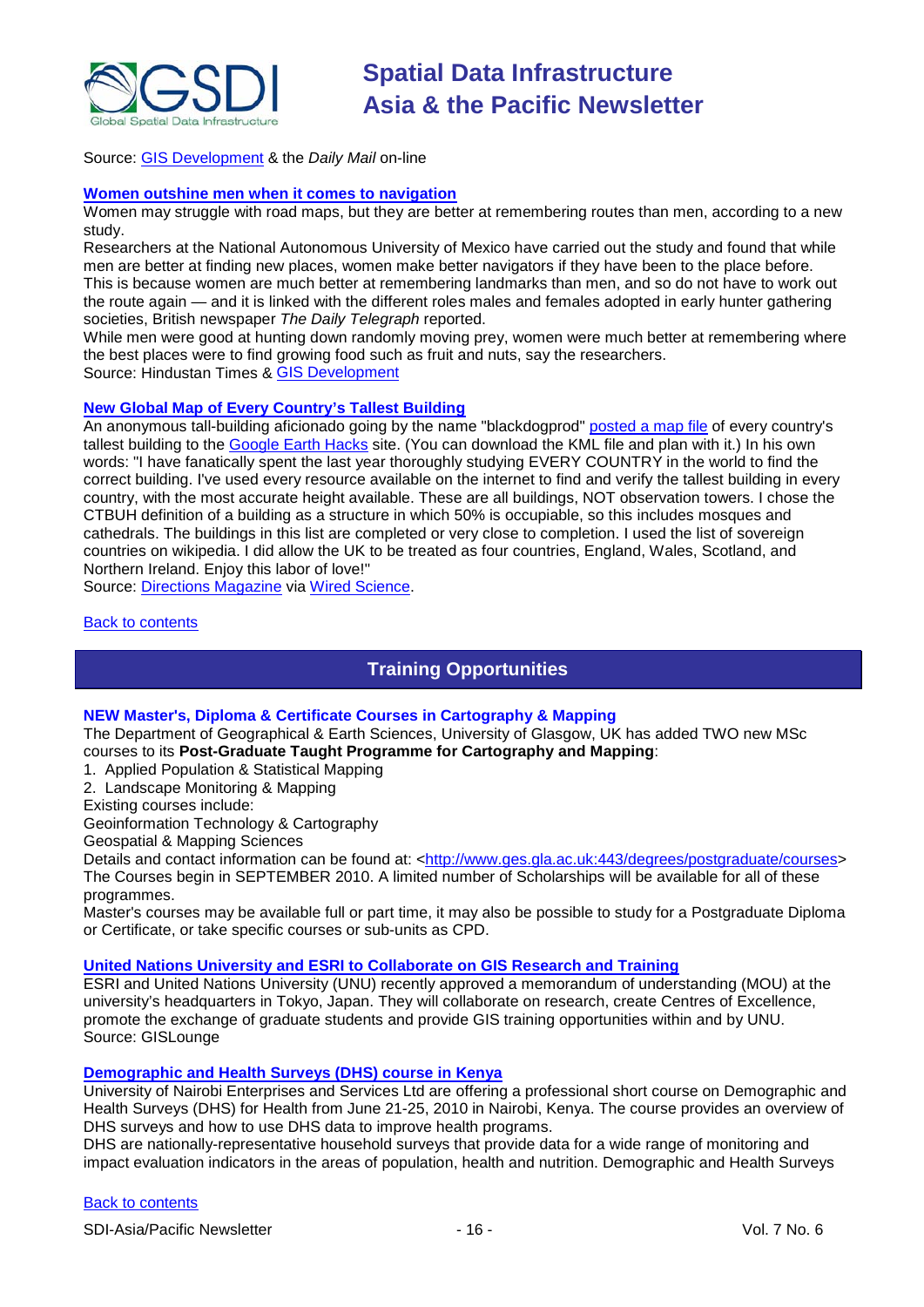

provide countries with a standardised tool to obtain indicators for the effective monitoring of national programs such as those on HIV/AIDS, health and family planning services available in a country. [Contact: Prof. Mwanthi](mailto:mmwanthi@uonbi.ac.ke) Source: Kate Lance

# **[The New Professional Spatial Information Programs](http://www.geom.unimelb.edu.au/future/masters.html)** at the [University of Melbourne](http://www.unimelb.edu.au/)

**Master of Engineering (Geomatics)**

**Master of Spatial Information Science**

This item was extensively covered in [Volume 7, issue 3 \(March 2010\)](http://portal.gsdi.org/files/?artifact_id=688) of the SDI-AP newsletter and is here reprinted in abbreviated form.

# **[Forestry GIS User Group Opens for Membership](http://www.vector1media.com/news/top-stories/53-corporate-news/8187-forestry-gis-user-group-opens-for-membership)**

ESRI has launched a new user group specifically for its forestry and timberland management customers. The newly formed ESRI Forestry Group (EFG) will build opportunities for foresters to learn about business solutions, network with like-minded professionals and develop professional growth. Source: Vector1Media

### **UNIGIS MSc now in Australia**

The international UNIGIS MSc postgraduate degree is now offered in Australia through the UNIGIS study centre at the University of Canberra, ACT. Students are invited to enrol in a joint program combining the capacities from the University of Canberra and University of Salzburg, Austria.

This new UNIGIS study centre is led by Prof. George Cho at the Institute of Applied Ecology, University of Canberra. The program offers in-service distance education for professionals interested in GIS and Geoinformatics. Courses towards the MSc were launched with an on-site workshop in 2009 and lead students to obtain recognised international academic degrees.

Source: [http://www.unigis.net](http://www.unigis.net/)

### **[Trimble Seminars](http://www.trimble.com/mgis/webinars.shtml)**

Trimble will launch a new series of web seminars for people with an interest in GPS and GIS. They will be offered every 4-6 weeks. The schedule for upcoming 'webinars' includes: an introduction to the new Yuma rugged tablet computer and VRS. Visit the [Trimble website](http://www.trimble.com/mgis/webinars.shtml) for more information. Source: [Asian Surveying & Mapping](http://www.asmmag.com/news)

### **Web Map Gallery**

# [Web Map Gallery](http://www.directionsmag.com/webmapgallery/) | [Contribute Web Map](http://www.directionsmag.com/webmapgallery/?duty=Contribute)

Web Map Gallery is a resource for readers to see what others geospatial professionals have created. We encourage you to contribute to the gallery so that all may benefit from the breadth of geospatial applications now being used in many industries. Please feel free to use the link "Contribute Web Map" above to add your own Internet-based mapping application with as much information as necessary to explain your contribution. Source: [Directions Magazine](http://www.directionsmag.com/webmapgallery/)

# **[GIS software training by ESRI](http://training.esri.com/gateway/index.cfm?fa=trainingOptions.gateway)**

ESRI now offers access to more than 40 beginning, intermediate and advanced instructor-led GIS courses through a variety of training alternatives and venues including

• Video teleconferencing training at the ESRI learning centers

• Virtual Classroom **online training delivered to students' own workplaces or home computers** Source: GIS News

### **[ESRI Training Program](http://www.esrisingapore.com.sg/training.html)**

ESRI in Singapore has released its training schedule for the first part of 2010, up to next February. Seats are reserved on a first come, first served basis, upon registration. Training prerequisites will be as indicated in the course notes. For course outlines, contact [ESRI](mailto:training@esrisa.com) direct.

### **[Geospatial technology update seminars scheduled for SE Asia](http://www.esri.com/news/releases/10_1qtr/geo-tech.html)**

ESRI and GIS Development will present free seminars to mapping agencies in Southeast Asia. The Geospatial Technology Update seminars will take place in Jakarta, Indonesia; Bangkok, Thailand; Hanoi, Vietnam; Kuala Lumpur, Malaysia; and Manila, Philippines. The seminars commenced January 2010. The seminars will outline technology trends in the geospatial community including how to take advantage of the Web 2.0 environment, the integration of topographic and remotely sensed data and how to best offer published data via cloud

# [Back to contents](#page-0-0)

SDI-Asia/Pacific Newsletter  $17 - 17 - 17$  - Vol. 7 No. 6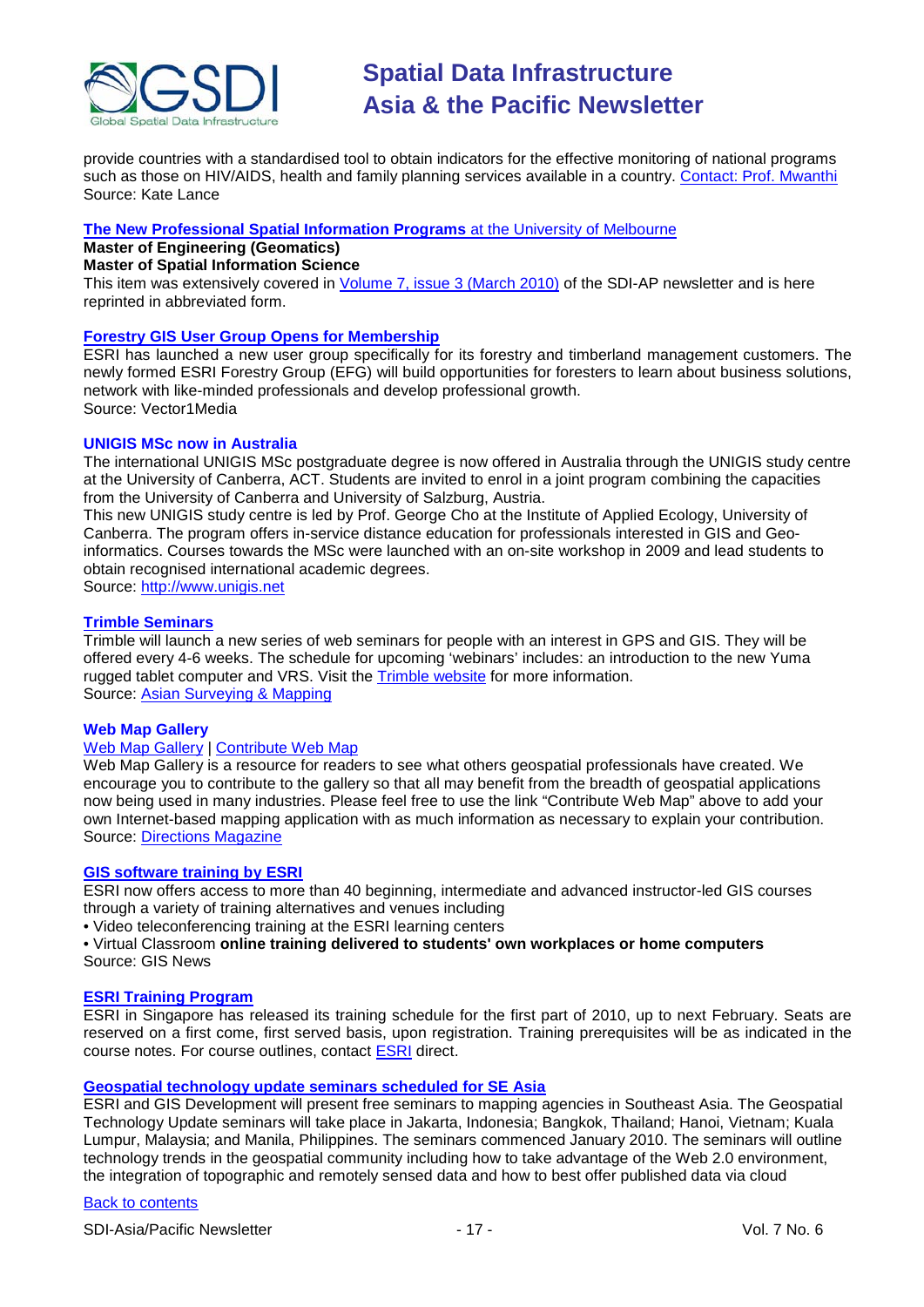

computing.

Mapping organisation staff members and managers and their affiliates, including national hydrographic and aeronautical agencies, are invited to attend the free, daylong program in their respective cities. For more information and to register, visit [http://www.GISdevelopment.net/GTUS.](http://www.gisdevelopment.net/GTUS) For more information on how mapping agencies use GIS software, visit [www.esri.com/maps](http://www.esri.com/maps)

# **[FOSS 4G 2010 Workshops -](http://2010.foss4g.org/) Barcelona, Spain.** – [Workshop webpage](http://2010.foss4g.org/workshop02.php)

This item was extensively covered in [Volume 7, issue 3 \(March 2010\)](http://portal.gsdi.org/files/?artifact_id=688) of the SDI-AP newsletter and is here reprinted in abbreviated form.

# **September 6 Workshops (Monday afternoon, 15-18h)**

- W-01: Web mapping with GeoServer
- W-02: gvSIG 1.9 user workshop
- W-03: Setting up an OpenStreetMap rendering toolchain
- W-04: Introduction to PostGIS
- W-05: Introduction to the Mapbender geoportal framwework
- W-06: Solid web mapping with Python
- W-07: Practical introduction to ZOO, the powerful WPS platform

# **September 7 Workshops (Tuesday morning, 9-12h)**

# W-08: Getting started with MapServer

W-09: Quantum GIS and PostGIS: Solving spatial problems and creating web-based analysis tools

- W-10: FOSS4G routing with PgRouting tools, OpenStreetMap road data and GeoEXT
- W-11: Working with OpenLayers
- W-12: GeoNetwork for dummies, or how to setup an SDI in 3 hours
- W-13: Geospatial for java
- W-14: Practical introduction to GRASS

**FOSS 4G 2010 Tutorials - Barcelona, Spain.** – [Tutorials webpage](http://2010.foss4g.org/tutorial01.php) (7 – 9 September) Source: FOSS4G [2010 press release 5](http://wiki.osgeo.org/wiki/FOSS4G_2010_Press_Release_5)

#### **[Transparency in Land Administration -](http://www.aru.ac.tz/page.php?id=136) (2 weeks) - Ardhi University TANZANIA (18 – 31 November, 2010)** Course objectives:

Transparency in land administration is a critical factor and a precondition for enhanced good governance. It is also a major step towards elimination of corruption in land administration. The objectives of this course are;

To share innovative tools to achieve tenure security and transparency in land administration;

To enhance participants' awareness and understanding of transparency, disclosure management and flow of information in land administration matters; and

To inculcate knowledge on tools required to engender and operationalise and monitor transparency in land administration.

### Course structure

The course shall comprise five parts. The first part addresses the concepts and processes of land administration. The second part covers local governance and transparency concerns: access to information and participation, awareness on development indicators, understanding and assessing transparency in land administration. Good practices will be drawn from various countries including those from the SADC region. Lessons will also be drawn from case studies which have been developed by other institutions such as Transparent Institutions. The third part concentrates on institutional and organizational reforms; professional ethics, integrity; code of ethics; incentive systems and management systems including regular and independent audits.

The fourth part presents a review of innovative tools to achieve or improve tenure security; socio-economic politics of land; and dynamics of land conflicts. The fifth part addresses dispute resolution issues and conflict management system; and speedy, fair, transparent land dispute resolution.

# **Call for African Women Scientists to participate in Training & Networking on Climate Change**

Brochure and Application form to be published in the **SDI-Africa newsletter**. [or contact source below] Source: Jane Bemigisha (Ph.D), Programme Manager, International Foundation for Science (IFS) Email:< [j.bemigisha@ruforum.org>](mailto:j.bemigisha@ruforum.org), <br/>>bemigisha@itc.nl>, <br/> <br/>
<br/>sha@yahoo.co.uk>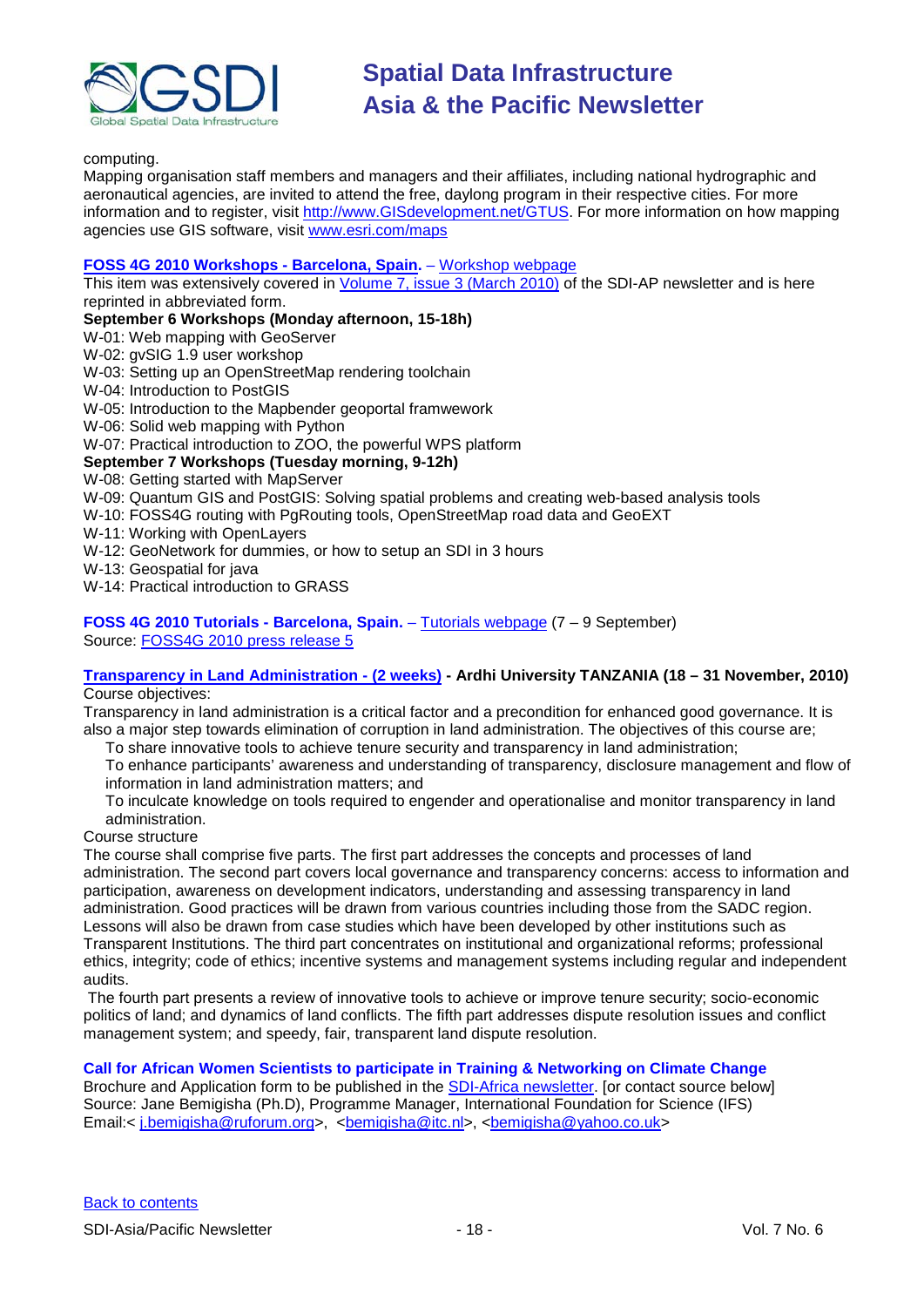

# **Funding Opportunities, Awards, Grants**

#### <span id="page-18-0"></span>**Wanted: Innovative [Ideas for Applications in Satellite Navigation](http://www.galileo-masters.eu/index.php?kat=press.html&anzeige=press27.html)** *€20,000 grand prize*

The seventh European Satellite Navigation Competition (ESNC) has commenced its search for applications in satellite navigation at [<www.galileo-masters.eu>](http://www.galileo-masters.eu/). Until the end of July, innovators all over the world will have the chance to develop their ideas for new products and services based on satellite positioning.

#### **ESRI's Mashup Challenge Winners Announced**

Links to the winning mashups and related videos can be found at [http://www.esri.com/apimashup.](http://www.esri.com/software/mapping_for_everyone/api/mashup.html) Source: [Directions Magazine](http://www.directionsmag.com/press.releases/?duty=Show&id=45995)

#### **Asia - [RS and GIS Scholarships](http://www.ait.ac.th/AIT/admissions/Current_Scholarships)**

Remote Sensing and GIS field of study at Asian Institute of Technology (Thailand) has recently announced scholarships for this coming August 2010 semester. These scholarships will be granted to students who have excellent study records. Please take your chance to apply for this scholarship.

### **[MapGuide Project Sponsorship Program](http://mapguide.osgeo.org/sponsorship)**

The MapGuide Project Steering Committee is pleased to announce the MapGuide Open Source Project Sponsorship and Donation program. This program provides a source of funding to help ensure the continued success of MapGuide Open Source. The full details of the program are available at the URL link above. Source: [OSGeo](http://www.osgeo.org/node/978)

# **[NAVTEQ Global LBS](http://developer.navteq.com/site/global/market/lbs_challenge/p_lbs_home.jsp) Challenge**

The NAVTEQ Global LBS Challenge is focused on driving the development and visibility of innovative locationbased solutions (LBS) for wireless devices. The Global LBS Challenge has become the premier event in the wireless industry and a global symbol of LBS innovation and opportunity. From business applications to sports, travel and security, integrating the accuracy and richness of NAVTEQ digital map data facilitates the discovery of the next wave of LBS using dynamic positioning technology.

Winners are chosen by a panel of distinguished judges in each of five regions. Since the launch of the NAVTEQ Global LBS Challenge, over 32 per cent of the finalist companies have gone on to receive venture capital funding or launched commercially-distributed applications, many on major wireless carriers.

Further information on the registration process is available from [here](http://developer.navteq.com/site/global/market/lbs_challenge/p_lbs_home.jsp) Thanks to Kate Lance & Wonkug Baek for this update on the Challenge:

**UPDATE: [Eight new sponsors for NAVTEQ LBS Challenge](http://corporate.navteq.com/webapps/NewsUserServlet?action=NewsDetail&newsId=824&lang=en&englishonly=false) Microsoft, Intel, Digital Globe, Alcatel-Lucent, Atlas CT, Imagination Technologies and Mobile Distillery** are the new added sponsors to the list. Previously announced sponsors were HTC, Blackberry, deCarta, DeviceAnywhere and Tanla. These sponsors are contributing to a prize pool valued at over \$10 million, mostly made of professional licenses (maps, geospatial platforms, software testing tools, etc).

Source: NAVTEQ

### **Earn a PhD in Fuxin**

Professor Xu Aigong is seeking PhD students to study under him at Liaoning Technical University in Fuxin, China. His subjects of interest include geodesy and geomatics, GNSS, GIS and intelligent transportation systems. Students may be eligible for support under the 2010 Liaoning Provincial Government Scholarship Program. Email [Prof. Xu](mailto:%22xu_ag@126.com%22) for details

### **[ICIMOD Photo Contest on Mountain Biodiversity](http://www.icimod.org/photocontest/2010/page/about)**

ICIMOD is organising a Photo Contest on 'Mountain Biodiversity' to mark the International Year of Biodiversity 2010 and raise awareness of the vital role that mountain biodiversity plays in sustaining life in the Hindu Kush Himalayan region and beyond. The themes of the competition reflect the theme of the [International Year of](http://www.cbd.int/2010/welcome/)  [Biodiversity 2010](http://www.cbd.int/2010/welcome/) 'Biodiversity is life. Biodiversity is our life', and the theme for the International Day for [Biological Diversity 22 May 2010](http://www.cbd.int/idb/2010/) 'Biodiversity, Development and Poverty Alleviation'.

# Regional Scope

To qualify for the competition, images must be taken within the Hindu-Kush Himalayan portion of ICIMOD's regional member countries - Afghanistan, Bangladesh, Bhutan, China, India, Myanmar, Nepal, and Pakistan as shown in the [ICIMOD regional](http://www.icimod.org/index.php?page=43) map.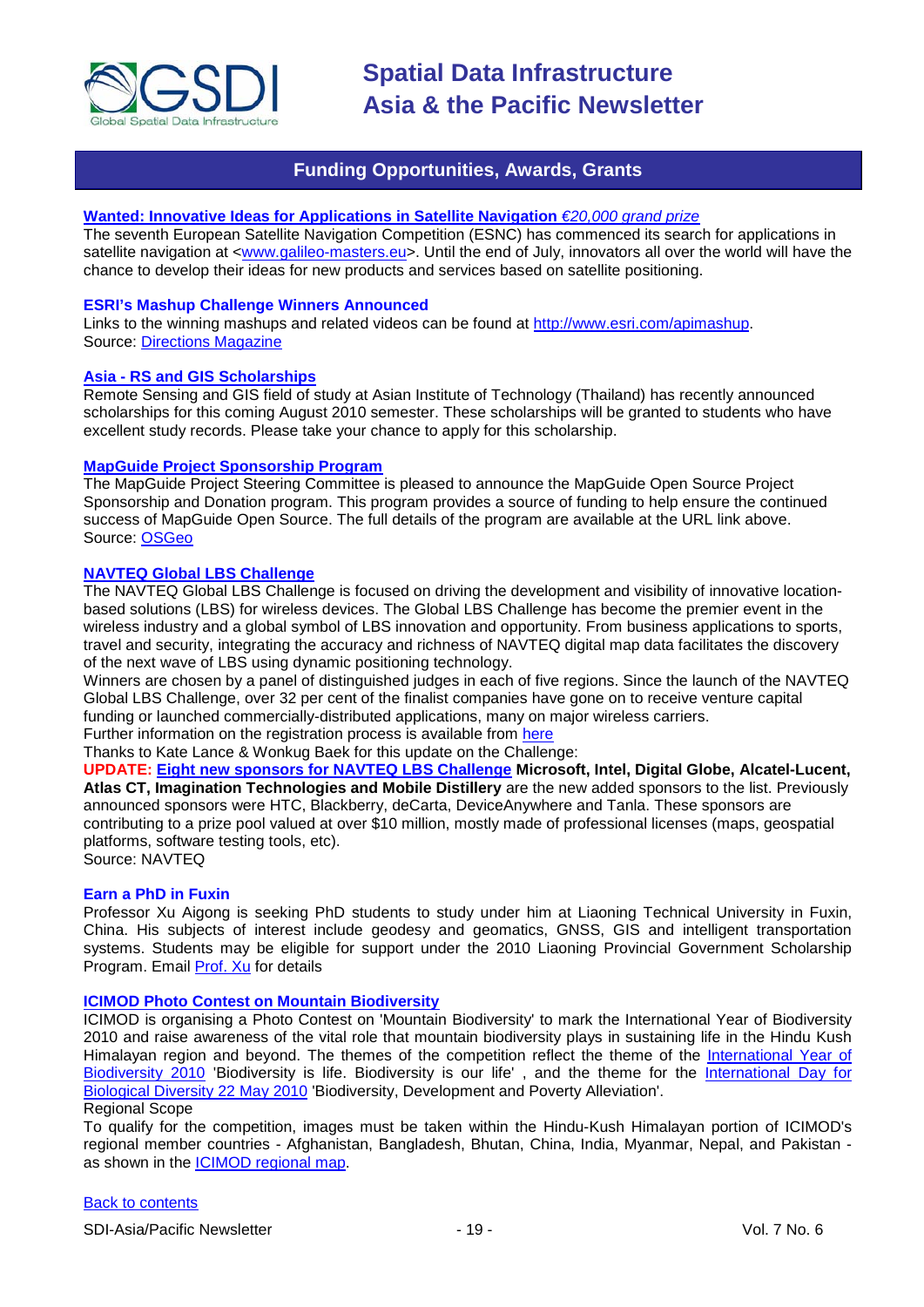

# **ESRI Australia supports Spatial Technology in Schools competition**

ESRI Australia is proud to once again support the annual Spatial Technology in Schools competition. The competition sees students from across Australia use GIS technology in challenging, informative and fun ways to assist in solving a problem from any area of the curriculum.

The competition is conducted in each State and Territory of Australia, and New Zealand, with a prize awarded for the best project in each region. The winners of each region are then judged to determine the Regional Winner.

ESRI Australia is providing free ArcGIS software licences for schools entering in the competition. By using the same software that is used by millions of GIS professionals around the world every day, students will gain real insights into how GIS is used to solve real-world issues.

Participating schools can request their free licence by visiting [<www.esriaustralia.com.au/esri/6176.html>](http://www.esriaustralia.com.au/esri/6176.html) or by contacting ESRI Australia Connect via email at [<connect@esriaustralia.com.au>](mailto:connect@esriaustralia.com.au).

### <span id="page-19-0"></span>[Back to contents](#page-0-0)

# **Employment Opportunities**

**Spatial Jobs Online (Australia) Because of tight application closing dates the editors provide these**  websites for employment seekers to access directly: <<http://www.spatialjobs.com.au/> > and < [http://www.GISjobs.com.au](http://www.gisjobs.com.au/) >

# **Looking for a GIS - Geomatics Job in Canada?**

Here are some links: 1) [Geomatics Canada Job Site;](http://geomaticscanada.com/jobs.cfm) 2) [GeographyJobs.ca;](http://www.geographyjobs.ca/) 3) [GoGeomatics Canada;](http://canada.gogeomatics.net/frmHome.aspx) 4) [Geomatics Employment Center](http://gisjobs.ca/) Source: V1 Magazine

# **[GIS Analyst Or GIS Specialist](http://www.spatialjobs.com.au/view_job.php?jobs_id=1766)**

**Salary:** from \$80,000.00 AU\$ up to \$110,000.00 AU\$ per year **Position Type:** Full Time, Employee **Required Education Level:** Bachelors **Job Closing Date:** June 25, 2010 ESRI, MapInfo, MS Projects and or CAD skills. Industry recognised qualifications and professional experience working in the Australian/New Zealand workplace are essential for this staff role.

### **This role is only available to residents of Australia or to those who hold valid working visas or permits Reference:** GIASB05512e

In addition to this GIS Analyst/Specialist role, we encourage candidates with 2plus years experience to also forward their details as our client will be recruiting for a junior position expected to commence in mid June.

<span id="page-19-1"></span>[Back to contents](#page-0-0)

# **Conference Proceedings**

### **[The 16th Session of the Asia-Pacific Regional Space Agency Forum \(APRSAF-16\)](http://www.aprsaf.org/feature/feature_109.html)**

The **[24th FIG International Congress 2010](http://www.fig2010.com/)** (Sydney, 11-16 April) has now concluded and the papers from the [Technical Proceedings](http://www.fig.net/pub/fig2010/techprog.htm) and the [Meeting Programme](http://www.fig.net/pub/fig2010/meetprog.htm) are now available.



# **22-25 March**

View the [plenary demos](http://www.esri.com/events/devsummit/videos/index.html) and [tech session videos.](http://www.esri.com/events/devsummit/tech-session-videos/index.html) More technical information is going to be posted so check back for this additional information. Source: [ESRI](http://www.esri.com/events/devsummit/index.html)

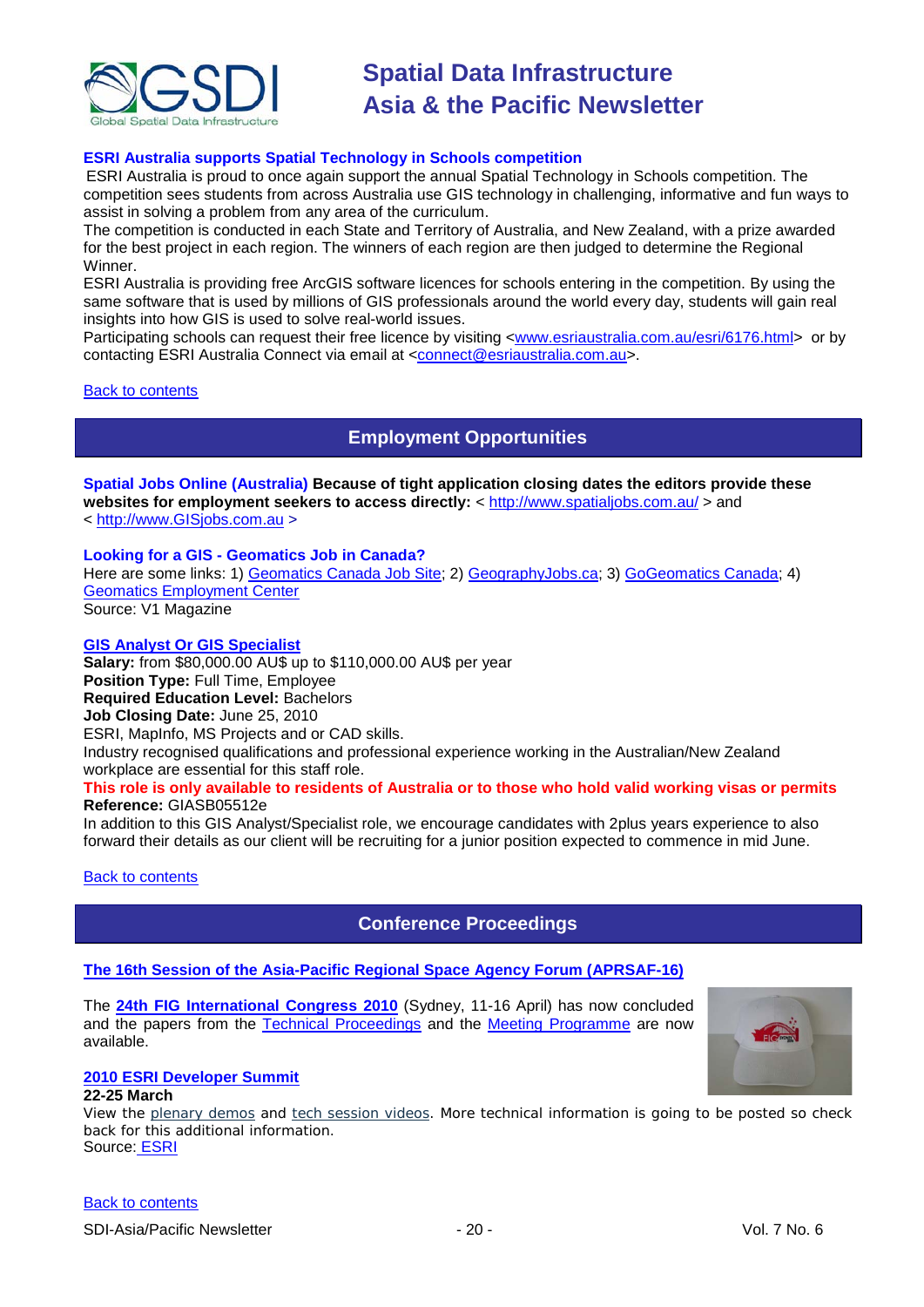

# **[5th gvSIG Conference Proceedings available](http://jornadas.gvsig.org/comunicaciones/reports)**

The videos of the report sessions and workshops at the 5th gvSIG Conference, held the first week of December 2009, are now available.

All the videos are available with English and Spanish audio. They are available to be downloaded directly as well as online.

With this publishing, we pretend to bring the Conference closer to the interested people that could not attend the event, having the possibility to access to the recording of the different sessions.

#### **2010 NSGIC Midyear Conference Archive Published**

The National States Geographic Information Council (NSGIC) hosted the 2010 NSGIC Midyear Conference on March 7-10, 2010 in Annapolis, Maryland, USA. The NSGIC is an organization committed to efficient and effective government through the prudent adoption of geospatial information technologies (GIT). The archive of [PowerPoint presentations](http://www.nsgic.org/events/2010_midyear.cfm) and other materials from the 2010 NSGIC Midyear Conference, is now available.The archive includes the [final on-site agenda](http://www.nsgic.org/events/2010midyear/OnsiteAgenda.pdf) (PDF) as well as the final attendance roster (PDF) from the conference. [NSGIC's on-line conference](http://www.nsgic.org/events/archives.cfm) archives include materials from the 1999 Midyear conference to the present. Source:<http://news.nsgic.org/> & Wonkug Baek

### **[The Australian and New Zealand Map Society Conference 2010](http://blogs.slq.qld.gov.au/jol/2010/05/14/the-australian-and-new-zealand-map-society-conference-2010/)**

<span id="page-20-0"></span>**[Back to contents](#page-0-0)** 

# **Conferences, Events**

For upcoming events of global or major international interest, please visit the [upcoming conference list o](http://gsdi.org/events/upcnf.asp)n the GSDI website.

#### **The editors welcome news of conferences & events from the newsletter subscribers**

| <b>Date</b>      | <b>Location</b>               | <b>Event</b>                                                                                                                                                                                                                                                                                                                                                |
|------------------|-------------------------------|-------------------------------------------------------------------------------------------------------------------------------------------------------------------------------------------------------------------------------------------------------------------------------------------------------------------------------------------------------------|
| <b>June 2010</b> |                               |                                                                                                                                                                                                                                                                                                                                                             |
| $2 - 3$ June     | New Delhi, India              | <b>GeoIntelligence Asia</b><br>Conference and Exhibition on Geospatial Technologies for Defence<br>and Security<br><b>General Information - Annu Negi</b><br><b>Exhibition - Kushagra Agarwal</b><br><b>Registration - Amit Roshan</b>                                                                                                                      |
| 7-11 June        | Bangkok,<br>Thailand          | <b>Data Democracy Workshop for Asia</b><br>Theme: Climate Change and relevant free-<br>software/data/applications for SE Asia 2010<br>GISTDA,<br>Objective: To transfer technologies about application of EO<br>information for climate change to user community in working level in<br>South East ASIA<br>Contact: Ms. Taksaporn Sungsiri, GISTDA/Thailand |
| 9-11 June        | Washington, DC<br><b>USA</b>  | The First International Conference on Computing for<br><b>Geospatial (Com.GEO 2010)</b><br><b>Important Submission Deadlines</b><br>Full and Short Papers 19, February 2010,<br>Courses Proposal 19 February 2010<br>Tech Talks Abstract 22 March 2010,<br>Invited Sessions Proposal 25 January 2009<br>Workshops Proposal 25 January 2009                  |
| 9-11 June        | Nottingham,<br>United Kingdom | The British Cartographic Society Annual Symposium 2010<br>'Talking With Maps'<br>The closing date for submissions is Friday, 8 January 2010.<br>Successful submissions will be notified by no later than Friday, 22                                                                                                                                         |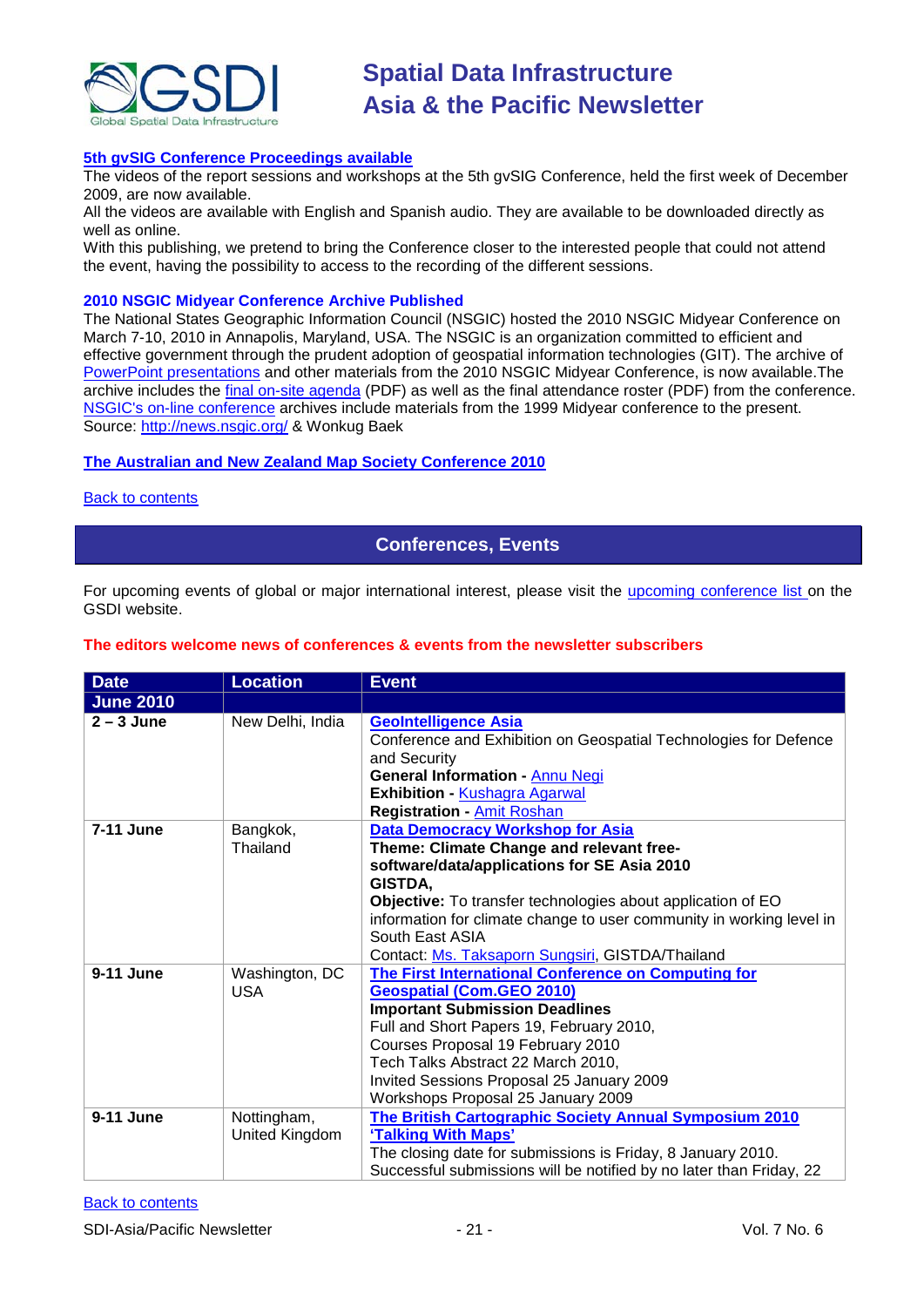

|                 |                           | January.                                                                                                                              |
|-----------------|---------------------------|---------------------------------------------------------------------------------------------------------------------------------------|
|                 |                           | Proposed titles and abstracts of no more than 300 words should be                                                                     |
|                 |                           | submitted to:                                                                                                                         |
|                 |                           | Mr P Jones, Chair of Programme Committee, Defence Geographic                                                                          |
| 14 - 15 June    |                           | Centre, Hotine 141, Elmwood Avenue, Feltham, Middx, TW13 7AH.<br>4th Malaysia National GIS Conference & Exhibition 2010               |
|                 | Kuala Lumpur,<br>Malaysia | Theme: Mainstreaming GIS in Addressing National Challenges                                                                            |
|                 |                           | <b>Objectives</b>                                                                                                                     |
|                 |                           | Serve as a platform of experience for the management, sharing,                                                                        |
|                 |                           | and exchange of geographic information.                                                                                               |
|                 |                           | Create more effective awareness of geoinformation technology.                                                                         |
|                 |                           | Strengthening knowledge and encourage the use of geoinformation                                                                       |
|                 |                           | technology.                                                                                                                           |
|                 |                           | Strengthen the effectiveness of government delivery systems.                                                                          |
|                 |                           | Contact                                                                                                                               |
| 14-17 June 2010 | Kyiv, Ukraine             | 2nd Ukrainian Conference on Earth Observations for                                                                                    |
|                 |                           | <b>Sustainable Development and Security</b>                                                                                           |
| "NEW"           |                           | International researchers and experts interested in Earth                                                                             |
|                 |                           | observation data application will have the opportunity to present<br>and discuss results and ideas with focus on the following areas: |
|                 |                           | • Disaster reduction: flooding, forest and field fires, water, air and                                                                |
|                 |                           | soil pollution;                                                                                                                       |
|                 |                           | • Understanding and adapting to climate variability and change;                                                                       |
|                 |                           | • Management and protection of ecosystems;                                                                                            |
|                 |                           | · Sustainable agriculture;                                                                                                            |
|                 |                           | • Sea and ocean problems.                                                                                                             |
|                 |                           | A UN-SPIDER related Special Session (Workshop) will be held                                                                           |
|                 |                           | during the conference.<br>E-mail                                                                                                      |
| 18-20 June 2010 | Beijing, China            | <b>18th International Conference on Geoinformatics</b>                                                                                |
|                 |                           | (Geoinformatics 2010)<br>The conference theme is "GIScience in Change".                                                               |
|                 |                           | <b>CALL for Papers: Abstract deadline: January 30, 2010.</b>                                                                          |
|                 |                           | CPGIS will organize student paper competition. The top quality                                                                        |
|                 |                           | papers will be selected as CPGIS GeoInformatics' 2010 Best                                                                            |
|                 |                           | Student Paper to receive plaque and cash award and will be invited                                                                    |
|                 |                           | to submit a revised version to a special journal issue.                                                                               |
|                 |                           | Pre-conference workshop: Topological analysis of urban street                                                                         |
|                 |                           | networks for better understanding of human mobility patterns                                                                          |
| 21-22 June      | Nottingham, UK            | The OSGIS Conference (Open Source GIS UK Conference)<br>As a highlighted event, the first gvSIG Day will be held at the               |
|                 |                           | Conference. The main activity of this day will be a wide workshop                                                                     |
|                 |                           | during eight hours the 21st June, where gvSIG Desktop and gvSIG                                                                       |
|                 |                           | Mobile will be shown in-depth.                                                                                                        |
|                 |                           | The entities that wish to contact with the gvSIG Association                                                                          |
|                 |                           | previously can do it from the form of the website [4], with the                                                                       |
|                 |                           | objective of planning meetings for the gvSIG Day.                                                                                     |
| 21-24 June      | Yogyakarta,               | 9th GISDECO Conference                                                                                                                |
|                 | Indonesia                 | Theme: Applying Remote Sensing and GIS in Disaster                                                                                    |
|                 |                           | Management<br>Abstract deadline: 15 January 2010.                                                                                     |
|                 |                           | The conference aims to encourage the use of geospatial                                                                                |
|                 |                           | information in disaster and risk management as well as a basis                                                                        |
|                 |                           | for spatial planning and regional development.                                                                                        |
|                 |                           | Contact: Dr. Richard Sliuzas, ITC                                                                                                     |
|                 |                           | For practical matters: Dr. Projo Danoedoro, PUSPICS Faculty of                                                                        |
|                 |                           | Geography, Gadjah Mada University,                                                                                                    |
| 28-30 June      | London                    | <b>International Conference on Information Society (i-Society</b>                                                                     |
|                 |                           | 2010)                                                                                                                                 |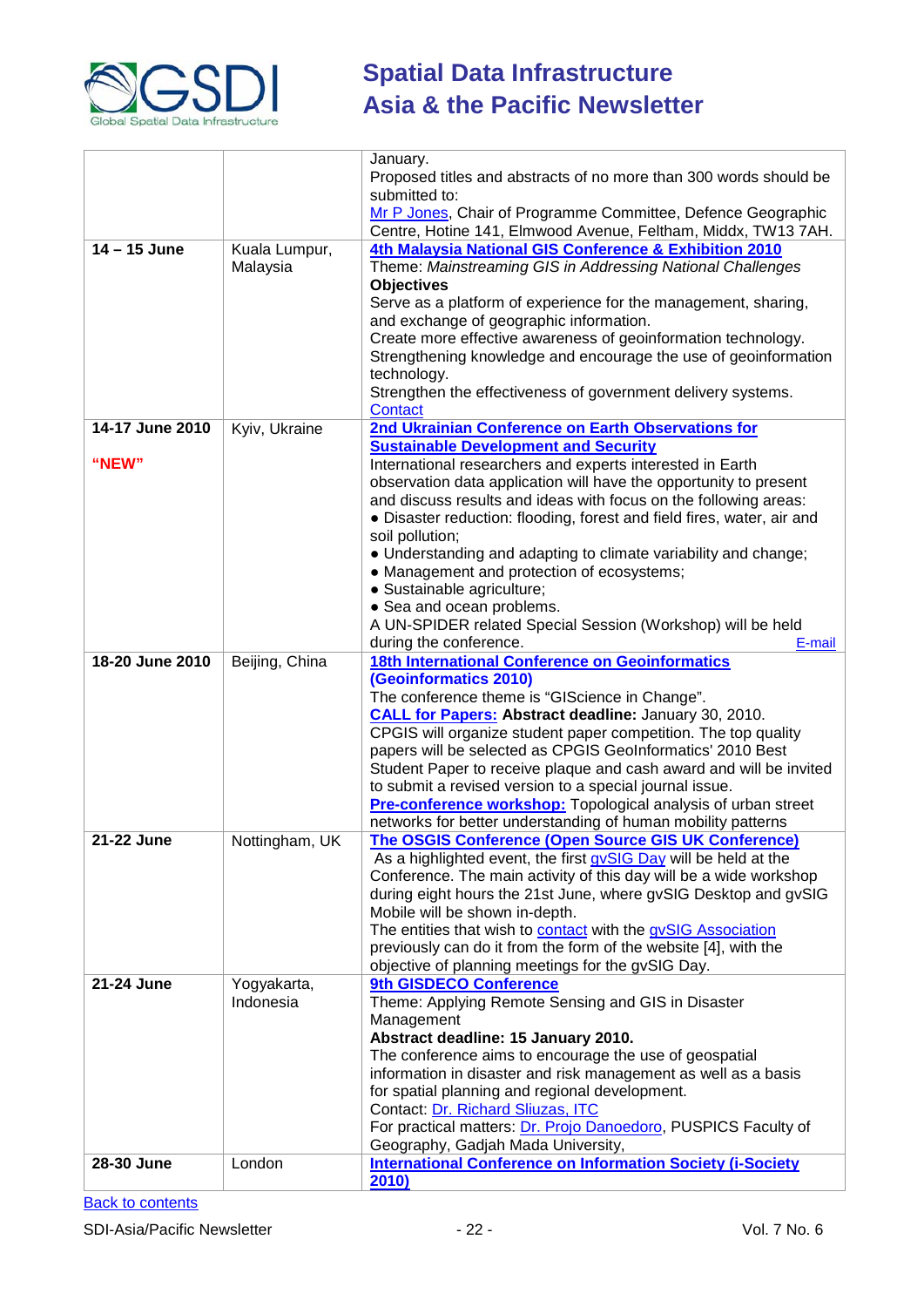

|                   |                   | Technically Co-Sponsored by IEEE UK/RI Computer Chapter                     |  |
|-------------------|-------------------|-----------------------------------------------------------------------------|--|
| <b>July 2010</b>  |                   |                                                                             |  |
| $5 - 7$ July      | Vienna            | 100 Years ISPRS: Call for Papers                                            |  |
|                   |                   | Organisers of the ISPRS Commission VII Symposium (5-7 July                  |  |
|                   |                   | 2010, Vienna) are inviting papers relating to the theme, 100 Years          |  |
|                   |                   | ISPRS - Advancing Remote Sensing Science. They are particularly             |  |
|                   |                   | seeking contributions that critically review major research areas in        |  |
|                   |                   | remote sensing. The deadline for full-paper review is 28 November           |  |
|                   |                   | 2009. The deadline for abstract-only review is 28 February 2010.            |  |
| $5 - 7$ July      | Barcelona,        | <b>EDULEARN10, the International Conference on Education and</b>            |  |
|                   | <b>SPAIN</b>      | <b>New Learning Technologies</b>                                            |  |
|                   |                   | <b>Abstract submission: 1st April 2010</b>                                  |  |
|                   |                   | Acceptance notification: 22nd April 2010                                    |  |
|                   |                   | Final Paper submission: 20th May 2010                                       |  |
|                   |                   | For more information CONTACT                                                |  |
|                   |                   | NOTE - You can present your projects in two modalities:                     |  |
|                   |                   |                                                                             |  |
|                   |                   | In person: oral and poster presentations.                                   |  |
|                   |                   | Virtually: if you can not attend in person                                  |  |
| 6-9 July          | Salzburg, Austria | GI Forum 2010                                                               |  |
|                   |                   | The organisers of the GI Forum 2010 in Austria have issued a call           |  |
|                   |                   | for papers for the conference, which will be held 6-9 July. The             |  |
|                   |                   | conference theme is spatial assessment and analysis of                      |  |
|                   |                   | vulnerability. Workshops will be held prior to the conference on 6          |  |
|                   |                   | July. email                                                                 |  |
|                   |                   | <b>IMPORTANT DATES</b>                                                      |  |
|                   |                   | Full papers for publication in the conference proceedings and oral          |  |
|                   |                   | presentation February 1, 2010                                               |  |
|                   |                   | Extended abstracts for discussion session February 1                        |  |
|                   |                   | Extended abstract for poster presentation June 7                            |  |
|                   |                   | Workshop presentation February 19                                           |  |
|                   |                   | <b>Registration deadlines</b>                                               |  |
|                   |                   | Early registration - until May 28, 2010                                     |  |
|                   |                   | Online registration - until June 25                                         |  |
|                   |                   | On-the-spot registration commences July 6                                   |  |
|                   |                   | The GI Forum pass also provides access to the AGIT Symposium                |  |
|                   |                   | and AGIT Expo.                                                              |  |
| $9 - 11$ July     | Girona, Spain     | State of the Map 2010 -4th Annual International OpenStreetMap               |  |
| "NEW"             |                   | <b>Conference</b>                                                           |  |
| <b>11-12 July</b> | San Diego         | <b>ESRI Business GIS Summit</b>                                             |  |
| $12 - 16$ July    | San Diego         | 30 <sup>th</sup> Annual ESRI User Conference                                |  |
|                   |                   | ESRI invites users to tell their GIS story by sharing their                 |  |
|                   |                   | experiences with GIS and presenting during a moderated session              |  |
|                   |                   | at the 2010 ESRI International User Conference (ESRI UC).                   |  |
| $26 - 28$ July    | Kuala Lumpur,     | <b>MapAsia 2010 &amp; ISG 2010</b>                                          |  |
|                   | Malaysia          | <b>Email</b>                                                                |  |
|                   |                   | <b>Important Dates to Remember</b><br><b>Call for Papers</b>                |  |
|                   |                   | May 24, 2010<br><b>Abstract Submission</b>                                  |  |
|                   |                   | Abstract Acceptance Intimation<br>June 04, 2010                             |  |
|                   |                   | <b>Submission of Full Papers</b><br>June 30, 2010                           |  |
|                   |                   | <b>Author Registration</b><br>June 22, 2010                                 |  |
|                   |                   | For any queries related to papers, contact Simmi Sinha.                     |  |
| $26 - 30$ July    | Vancouver, BC     | <b>GeoWeb 2010 Conference Update</b>                                        |  |
|                   | Canada            |                                                                             |  |
| $28 - 30$ July    | Baltimore, MA     | <b>Intelligent Spatial Decision Analysis (ISDA '10) &amp; International</b> |  |
|                   | <b>USA</b>        | <b>Symposium on Intelligent Decision Technologies (IDT'10)</b>              |  |
|                   |                   | <b>Important dates</b>                                                      |  |
|                   |                   | 22 March 2010: *Notification of acceptance                                  |  |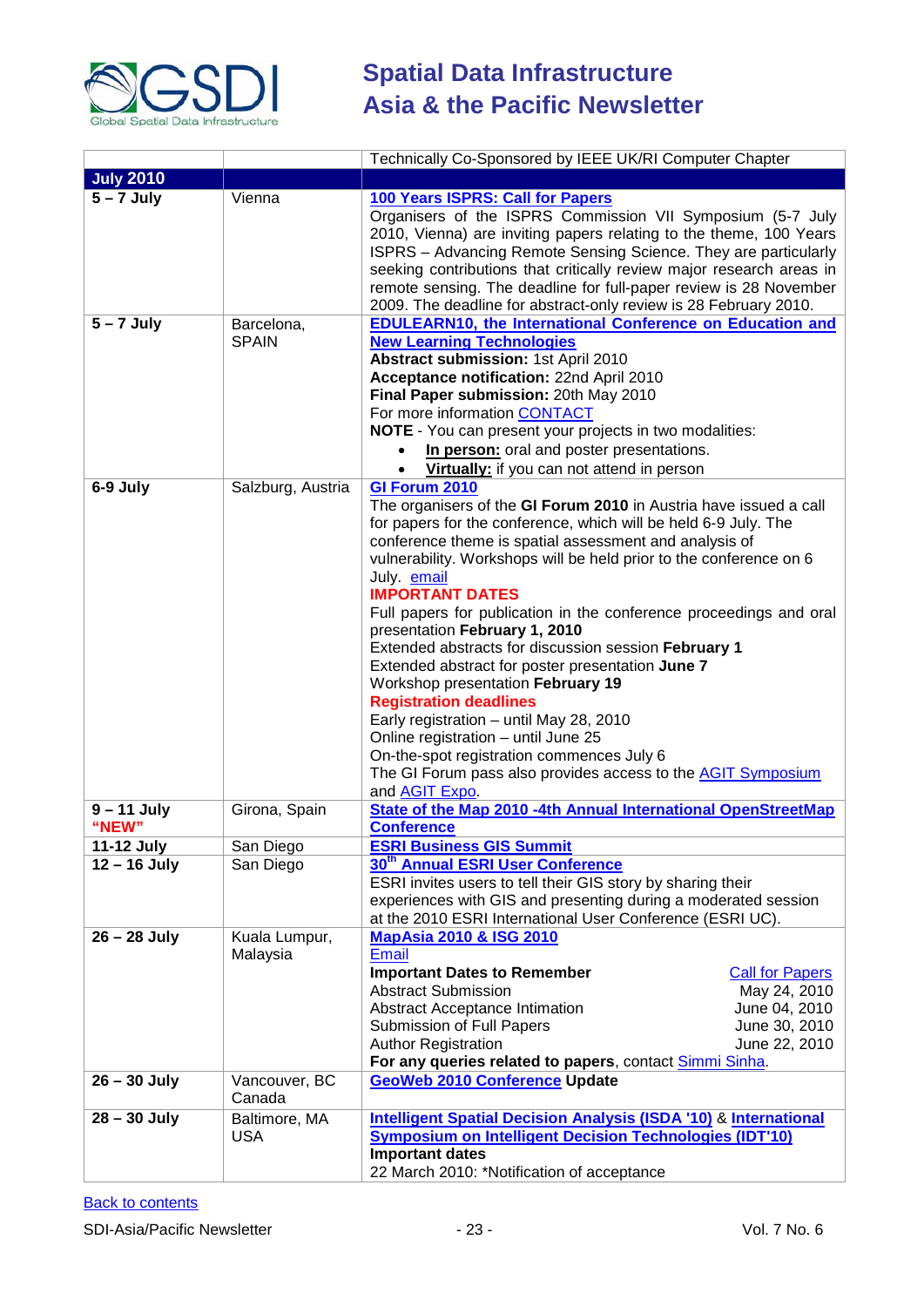

|                            |                        | 19 April 2010: *Deadline for Camera Ready Papers<br>For further information or questions, please send an e-mail to:<br>Beniamino Murgante (University of Basilicata, Italy)<br>or idt-10@kesinternational.org                                                                                                                                                                                                                                                                                                                                                                                                                                                                                                                                                                                                                                                                                                                                                                                                                                                                                                                                                                                                                                                                                                                                                                                                                                                                                                                                                                                                                                                                                                                                                                      |
|----------------------------|------------------------|------------------------------------------------------------------------------------------------------------------------------------------------------------------------------------------------------------------------------------------------------------------------------------------------------------------------------------------------------------------------------------------------------------------------------------------------------------------------------------------------------------------------------------------------------------------------------------------------------------------------------------------------------------------------------------------------------------------------------------------------------------------------------------------------------------------------------------------------------------------------------------------------------------------------------------------------------------------------------------------------------------------------------------------------------------------------------------------------------------------------------------------------------------------------------------------------------------------------------------------------------------------------------------------------------------------------------------------------------------------------------------------------------------------------------------------------------------------------------------------------------------------------------------------------------------------------------------------------------------------------------------------------------------------------------------------------------------------------------------------------------------------------------------|
| August 2010                |                        |                                                                                                                                                                                                                                                                                                                                                                                                                                                                                                                                                                                                                                                                                                                                                                                                                                                                                                                                                                                                                                                                                                                                                                                                                                                                                                                                                                                                                                                                                                                                                                                                                                                                                                                                                                                    |
| $2 - 4$ August             | Brisbane,<br>Australia | <b>GITA 2010 - Australia and New Zealand</b><br>GITA 2010 is the premier geospatial technologies conference in<br>Australia and New Zealand. This year's program will focus on<br>"Smarter infrastructure for a sustainable future" with particular focus<br>on water reform, smart grid, critical infrastructure protection and<br>emergency management, transportation and safety, and<br>telecommunications and will feature the launch of two world class<br>technology breakthroughs!<br><b>CONTACT</b>                                                                                                                                                                                                                                                                                                                                                                                                                                                                                                                                                                                                                                                                                                                                                                                                                                                                                                                                                                                                                                                                                                                                                                                                                                                                       |
| $9 - 12$ August            | Kyoto, Japan           | <b>ISPRS Commission VIII symposium</b><br>International Society for Photogrammetry and Remote Sensing<br>Contact: (Ms. Kumiko Sekiguchi, Ms. Juri Hikiba)                                                                                                                                                                                                                                                                                                                                                                                                                                                                                                                                                                                                                                                                                                                                                                                                                                                                                                                                                                                                                                                                                                                                                                                                                                                                                                                                                                                                                                                                                                                                                                                                                          |
| 23 August -<br>1 September | Bangkok,<br>Thailand   | <b>Call for Applications: Workshop on Asian Coastal Cities</b><br>The Southeast Asia START Regional Center and the East-West<br>Center has issued a Call for Applications for an upcoming<br>International Workshop to address the risks of flooding in Asian<br>Megacties. With support from the Asia-Pacific Network for Global<br>Change Research (APN) the Workshop on Climate Change<br><b>Vulnerability Assessment and Urban Development Planning</b><br>for Asian Coastal Cities will be held on August 23 to September 1.<br>The Workshop objectives include:<br>1) The development of capacity on the part of urban planners,<br>managers, and researchers in climate change risk and vulnerability<br>assessment and its application to urban development planning and<br>governance.<br>2) The promotion of locally led risk and vulnerability research in<br>Asian coastal cities that is linked to user needs.<br>3) The development of partnerships between researchers, planners<br>and policy makers that encourage communities of knowledge for<br>vulnerability assessment in each participating city.<br>The Workshop invites researchers, urban planners and managers,<br>practitioners, professionals and policymakers interested in and<br>working on topics related to the workshop topics to submit an<br>Application to the Southeast Asia Regional Center by 1 March<br>2010.<br>The application must include:<br>A curriculum vitae for each applicant<br>A written letter of interest describing the relevance of the workshop<br>to the applicant/team's academic or professional work and<br>expected benefits of participation<br>All materials should be submitted in English<br>For more information, review the Call for Applications or contact |
| <b>September</b>           |                        |                                                                                                                                                                                                                                                                                                                                                                                                                                                                                                                                                                                                                                                                                                                                                                                                                                                                                                                                                                                                                                                                                                                                                                                                                                                                                                                                                                                                                                                                                                                                                                                                                                                                                                                                                                                    |
| 2010                       |                        |                                                                                                                                                                                                                                                                                                                                                                                                                                                                                                                                                                                                                                                                                                                                                                                                                                                                                                                                                                                                                                                                                                                                                                                                                                                                                                                                                                                                                                                                                                                                                                                                                                                                                                                                                                                    |
| 1-3 September              | Paris                  | <b>PCV2010</b><br>PCV 2010 will be held in next year. It is an ISPRS selective<br>conference covering all the aspects of computer vision and image<br>analysis dealing with geographic data. PCV focuses on the<br>processing of images and 3D point clouds, acquired from satellites,<br>aircraft or from street level acquisition systems.<br>Important dates: 1 March, 2010: for peer reviewed papers;<br>1 April: abstracts of non peer-reviewed papers.<br>31 August is tutorial day. Conference dates are 1-3 September,                                                                                                                                                                                                                                                                                                                                                                                                                                                                                                                                                                                                                                                                                                                                                                                                                                                                                                                                                                                                                                                                                                                                                                                                                                                     |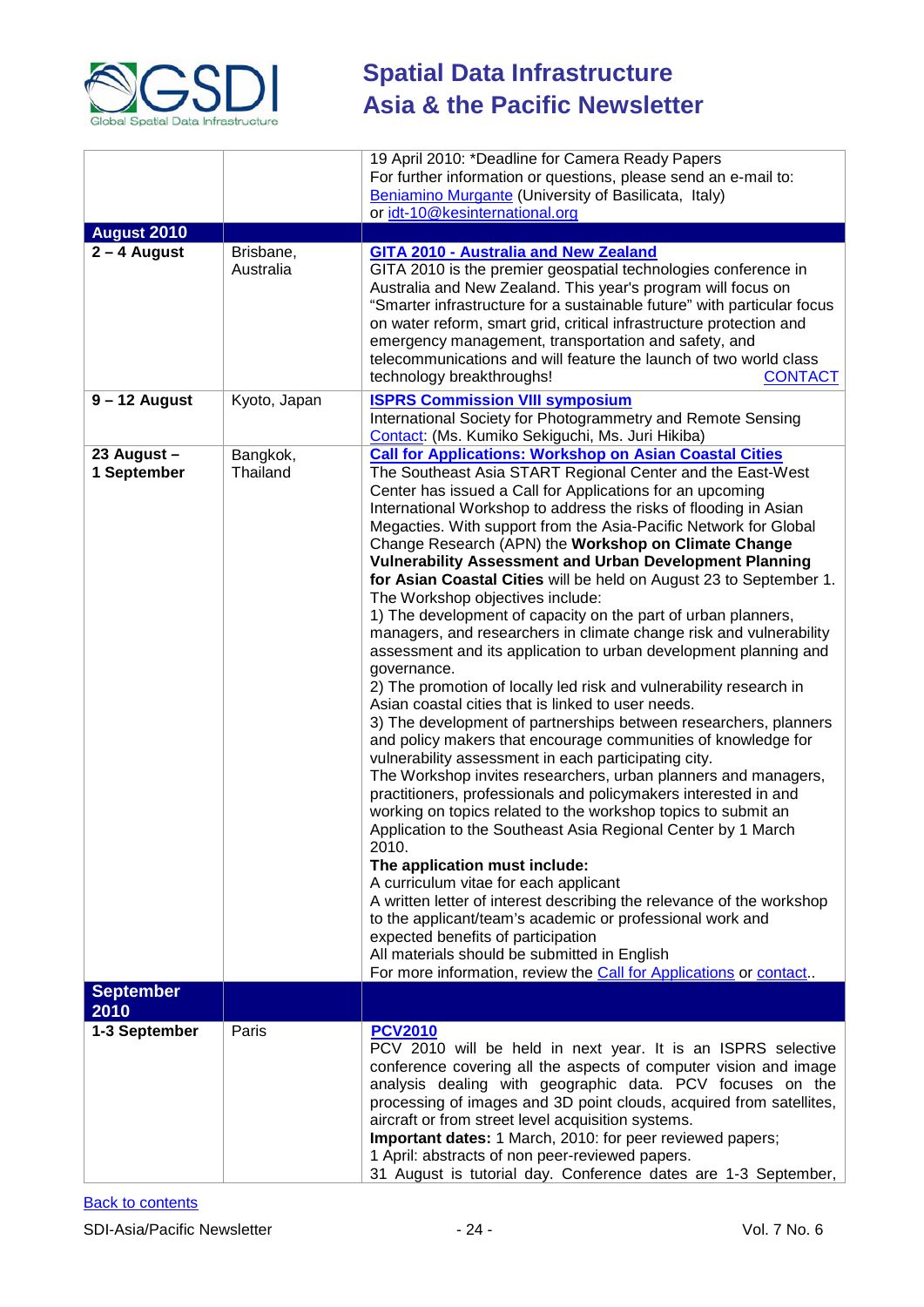

|                              |                         | 2010. Visit the Website for further details.                                                                                   |
|------------------------------|-------------------------|--------------------------------------------------------------------------------------------------------------------------------|
| 6-9 September                | Barcelona, Spain        | <b>FOSS4G 2010</b>                                                                                                             |
|                              |                         | At FOSS4G 2010 the community and conference registrants will                                                                   |
| <b>UPDATED</b>               |                         | have an opportunity to read through and score potential                                                                        |
|                              |                         | presentations prior to the selection of the final conference program.                                                          |
|                              |                         | There is enough room in the conference schedule for 120                                                                        |
|                              |                         | presentations. The conference committee will use the aggregate                                                                 |
|                              |                         | scores from the community review process to help choose which                                                                  |
|                              |                         | presentations to accept, and to assign presentations to<br>appropriately sized rooms.                                          |
|                              |                         | The top quoted presentations will receive a special attention from                                                             |
|                              |                         | the organization.                                                                                                              |
|                              |                         | Please follow this link to express your opinion:                                                                               |
|                              |                         | 1 Jun 2010, Presenters notified of acceptance for talks                                                                        |
|                              |                         | 15 Jun 2010, Author/Early registration deadline                                                                                |
|                              |                         | Aug 2010, Completed program available                                                                                          |
|                              |                         | 6-7 Sep 2010, FOSS4G Workshops - Workshop webpage                                                                              |
|                              |                         | 7-9 Sep 2010, FOSS4G Presentations and Tutorials - webpage                                                                     |
|                              |                         | 10 Sep 2010, FOSS4G Code Sprint                                                                                                |
|                              |                         | Contact Conference Chair for further details (Lorenzo Becchi)                                                                  |
| 20-3 September               | Gaeta, Italy            | The 10th Anniversary International Scientific and Technical<br><b>Conference "From imagery to map: digital photogrammetric</b> |
|                              |                         | technologies".                                                                                                                 |
|                              |                         | More information about the conference will be available soon on the                                                            |
|                              |                         | official site of the Conference.<br>Contact                                                                                    |
| 22 September                 | Washington, DC          | LI GeoCloud 2010                                                                                                               |
|                              |                         | The first conference dedicated to geospatial cloud computing                                                                   |
|                              |                         | Call for presentations now open                                                                                                |
|                              |                         | If you would like to submit a presentation for consideration, please                                                           |
|                              |                         | use our submittal form to provide an outline of the topic you would                                                            |
|                              |                         | like to present. Preference will be given to sponsors of the<br>conference.                                                    |
|                              |                         | Registration for the conference will be \$595 but early registration                                                           |
|                              |                         | will be held June 1 through August 30. The cost for early                                                                      |
|                              |                         | registration will be just \$495.                                                                                               |
| 22-6 September               | Toyama, Japan           | Asia-Pacific Radio Science Conference 2010 (AP-RASC10)                                                                         |
|                              |                         | <b>Contact</b>                                                                                                                 |
| October 2010                 |                         |                                                                                                                                |
| $\overline{10}$ – 15 October | Songdo                  | <b>SPIE Asia-Pacific Remote Sensing</b>                                                                                        |
|                              | Convensia,              | Monitoring the Human Impact on the Natural Environment of the                                                                  |
| "NEW"                        | Incheon,<br>Republic of | Coastal Zone<br>10-15 October 2010                                                                                             |
|                              | Korea                   |                                                                                                                                |
| 18-22 October                | <b>Singapore</b>        | <b>GSDI 12 World Conference - Realising Spatially Enabled</b>                                                                  |
|                              |                         | <b>Societies</b>                                                                                                               |
|                              |                         | In conjunction with the 16th PCGIAP Annual Meeting.                                                                            |
|                              |                         | <b>Call for Papers</b>                                                                                                         |
|                              |                         | <b>EXTENDED SUBMISSION DEADLINES:</b>                                                                                          |
|                              |                         | Abstract Deadline for All Submissions: 1 April 2010                                                                            |
|                              |                         | Full Paper Deadline (if author wants submission considered for a                                                               |
|                              |                         | refereed chapter in the Conference Book or refereed paper in the                                                               |
|                              |                         | Proceedings): 1 April 2010<br>Full Paper Deadline (if author wants submission considered for                                   |
|                              |                         | inclusion in the Refereed IJSDIR Special Issue or in the non-                                                                  |
|                              |                         | refereed portion of the proceedings): 1 July 2010                                                                              |
|                              |                         | ALSO: there will be a full day pre-conference workshop for PhD                                                                 |
|                              |                         | students pursuing research on SDI related topics which will be                                                                 |
|                              |                         | similar to the highly successful workshop held in conjunction with                                                             |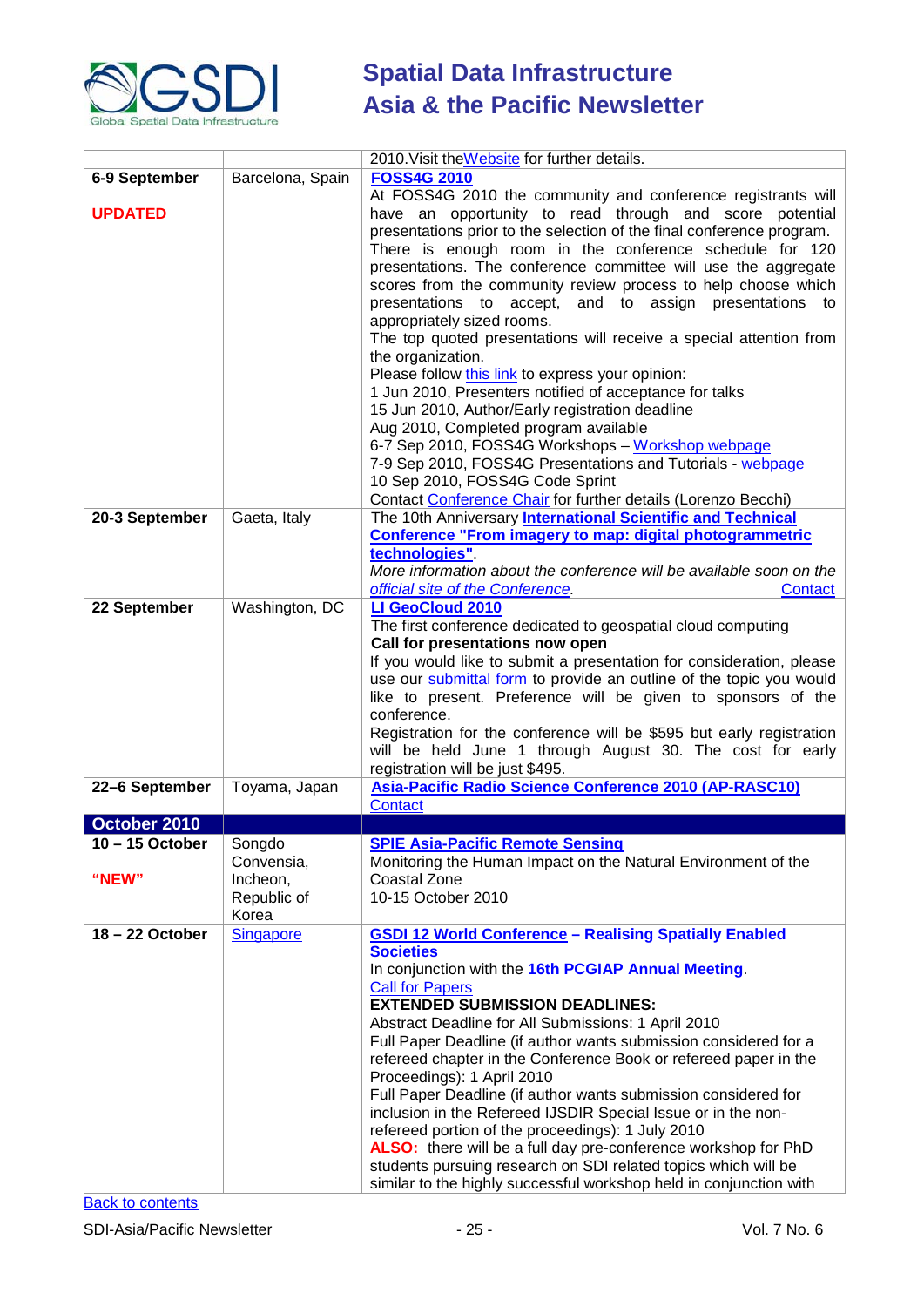

|                            |                  | <b>GSDI 11.</b>                                                                                        |
|----------------------------|------------------|--------------------------------------------------------------------------------------------------------|
| 24-27 October              | Stellenbosch,    | <b>22nd International CODATA Conference</b>                                                            |
|                            | Cape Town,       | Theme: Scientific Information for Society: Scientific Data and                                         |
| "NEW"                      | South Africa     | Sustainable Development                                                                                |
|                            |                  | Abstract deadline is now closed: 30 April 2010.                                                        |
| 25-29 October              | Addis Ababa,     | 8th International Conference of the African Association of                                             |
|                            | Ethiopia         | <b>Remote Sensing of the Environment (AARSE)-2010</b>                                                  |
|                            |                  | Theme: Earth Observation for Africa's Development Agenda 2010                                          |
|                            |                  | Abstract deadline: 30 April 2010. Send to                                                              |
|                            |                  | Final paper submission: 1 September 2010.                                                              |
|                            |                  | The four major scientific sub-themes of the conference are:                                            |
|                            |                  | • Food and Water Security                                                                              |
|                            |                  | • Energy Resources                                                                                     |
|                            |                  | • Disaster Risk Reduction                                                                              |
|                            |                  | • Marine and Coastal Management                                                                        |
|                            |                  | Conference sub-themes of a more operational nature are:                                                |
|                            |                  | • Capacity-building: achievement and challenges                                                        |
|                            |                  | • Spatial Data Infrastructure, SDI                                                                     |
|                            |                  | • Space Policy in Africa                                                                               |
|                            |                  | • National and regional programs and projects                                                          |
| <b>November</b>            |                  | • Products                                                                                             |
| 2010                       |                  |                                                                                                        |
|                            |                  |                                                                                                        |
| 31 October -<br>3 November | Denver, Colorado | <b>US - GSA Annual Meeting</b>                                                                         |
| 5 - 6 November             | Kaohsiung,       | <b>ASIA GIS 2010</b><br><b>Contact us</b>                                                              |
|                            | Taipei           | The theme for this conference is GIS and Cloud Computing.                                              |
|                            |                  | Cloud computing is a hot topic in 2010 and GIS is moving to the                                        |
|                            |                  | cloud computing paradigm. Invited keynote speakers will present                                        |
|                            |                  | the future trend of cloud computing and its application in GIS.                                        |
|                            |                  | <b>Key Dates:</b>                                                                                      |
|                            |                  | <b>Deadline for Paper Abstracts</b><br>30 April                                                        |
|                            |                  | Acceptance of Paper Abstracts<br>31 May                                                                |
|                            |                  | Deadline for Early Bird Registration<br>31 August                                                      |
|                            |                  | Paper Submission<br>31 August                                                                          |
| $8 - 11$                   | London           | The 5th International Conference for Internet Technology and                                           |
| <b>November</b>            |                  | <b>Secured Transactions (ICITST-2010)</b>                                                              |
|                            |                  | Technical Co-Sponsored by IEEE UK/RI Communications Chapter,                                           |
|                            |                  | Contact                                                                                                |
|                            |                  | <b>IMPORTANT DATES</b>                                                                                 |
|                            |                  | Full Paper Submission: May 31, 2010<br>Extended Abstract (Work in Progress) Submission: April 01, 2010 |
|                            |                  | Proposal for Workshops and Tutorials: April 30, 2010                                                   |
|                            |                  | Notification of Workshop and Tutorial Acceptance: March 15, 2010                                       |
|                            |                  | Proposal for Industrial Presentation: April 30, 2010                                                   |
|                            |                  | Early Registration Deadline: January 01 to July 31, 2010                                               |
|                            |                  | Late Registration Deadline: July 31 to November 08, 2010                                               |
| $9 - 11$                   | Taipei, Taiwan   | 2010 The 7th International Symposium on Cadastral Survey.                                              |
| <b>November</b>            |                  | Main Topic: The Development of Cadastral Survey in New                                                 |
|                            |                  | Generation.                                                                                            |
|                            |                  | Contacts: Geographic Information Systems Research Center of                                            |
|                            |                  | Feng Chia University. Email: joy@gis.tw                                                                |
| $15 - 19$                  | Orlando, Florida | <b>ASPRS/CaGIS 2010 Specialty Conference</b> in conjunction with a                                     |
| <b>November</b>            |                  | special joint meeting of ISPRS Technical Commission IV &                                               |
|                            |                  | AutoCarta 2010                                                                                         |
| "NEW"                      |                  | <b>Important Dates</b>                                                                                 |
|                            |                  | May 1, 2010 - Workshop proposals due                                                                   |